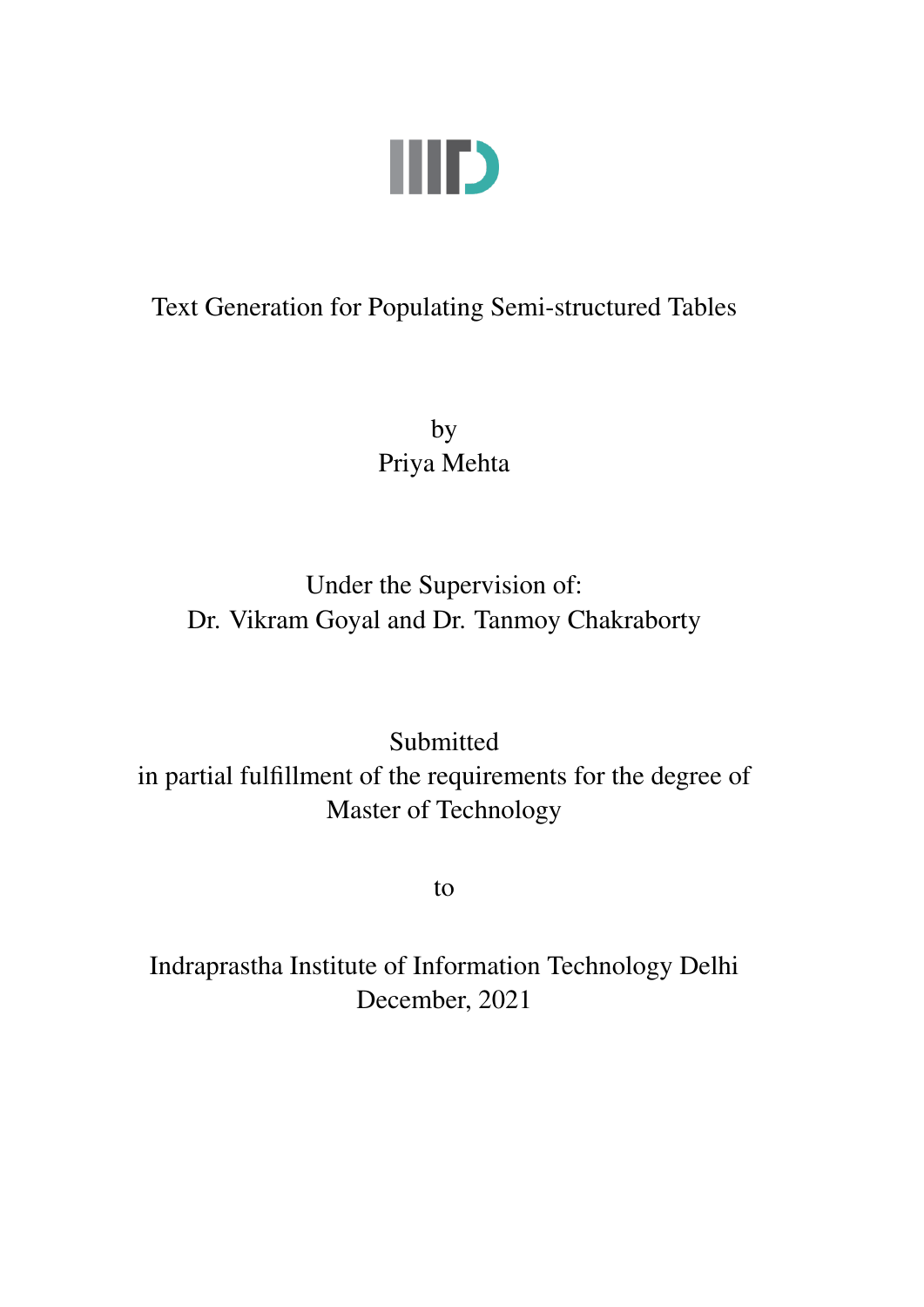### **Certificate**

This is to certify that the thesis titled "Text Generation for Populating Semistructured Tables" being submitted by Priya Mehta to the Indraprastha Institute of Information Technology Delhi, for the award of the Master of Technology, is an original research work carried out by him under my supervision. In my opinion, the thesis has reached the standards fulfilling the requirements of the regulations relating to the degree.

The results contained in this thesis have not been submitted in part or full to any other university or institute for the award of any degree/diploma.

May, 2022 Dr Vikram Goyal Dr. Tanmoy Chakraborty

Department of Electronics and Communication Engineering Indraprastha Institute of Information Technology Delhi New Delhi 110 020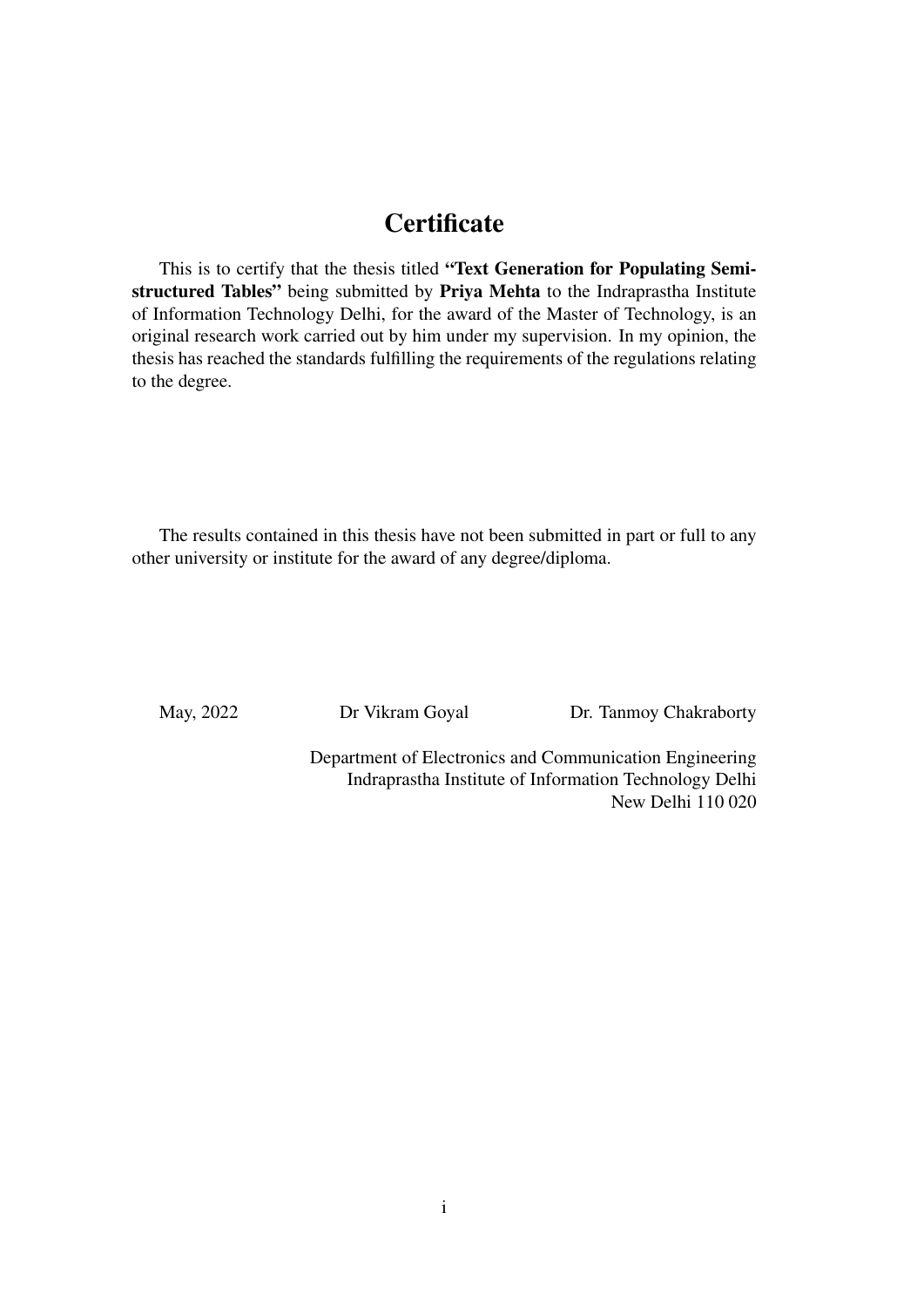## Acknowledgements

First and foremost, I would like to thank my advisors for the continuous support and belief in our work. I would also like to thank my colleagues Meet Maheshwari, Yash Kumar Atri and Sarah Masud for their support and suggestions throughout the whole period.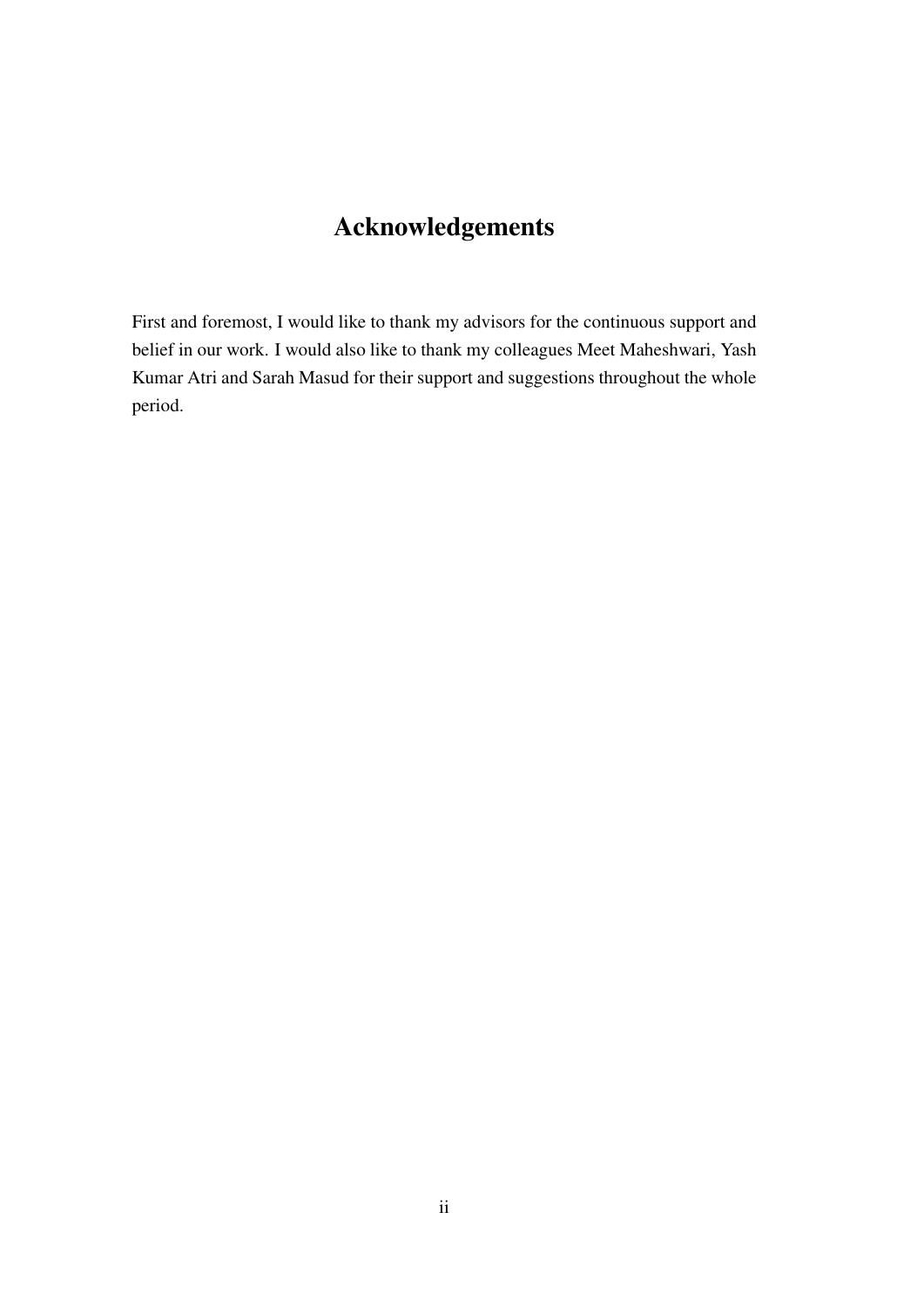#### Abstract

Heterogeneous semi-structured tables are commonly used to represent data on the internet. Recent years have seen a flurry of works in tasks that endeavor to comprehend such tabular information, such as table summarization, tabular question answering, and tabular fact-checking, to name a few. In this work, we proffer a new task in the realm of tabular data analysis called '*Populating Semi-structured Tables*', wherein, given a partially filled table and related content, the aim is to generate text for the missing cells in the table. While most of the tasks that reason over semi-structured tables utilize the transformer-based sequence-to-sequence models, the table's hierarchical structure and long-tailed nature seem to limit the performance of language models. Thus, we extend the traditional sequence-to-sequence models and propose sequence to multi-sequence models to handle multiple missing cell contents which are partially dependent on each other. Our inspiration comes from the system used for one-to-many sequence transduction problems with speech data which is yet to be experimented with for natural language generation tasks. The results show that our model, 'Multiple Cell Filler'  $(MuCeF)$  is better than the top baseline by a 15.44 ROUGE score and 34.54 METEOR score. Resources related to this work will be open-sourced for further research.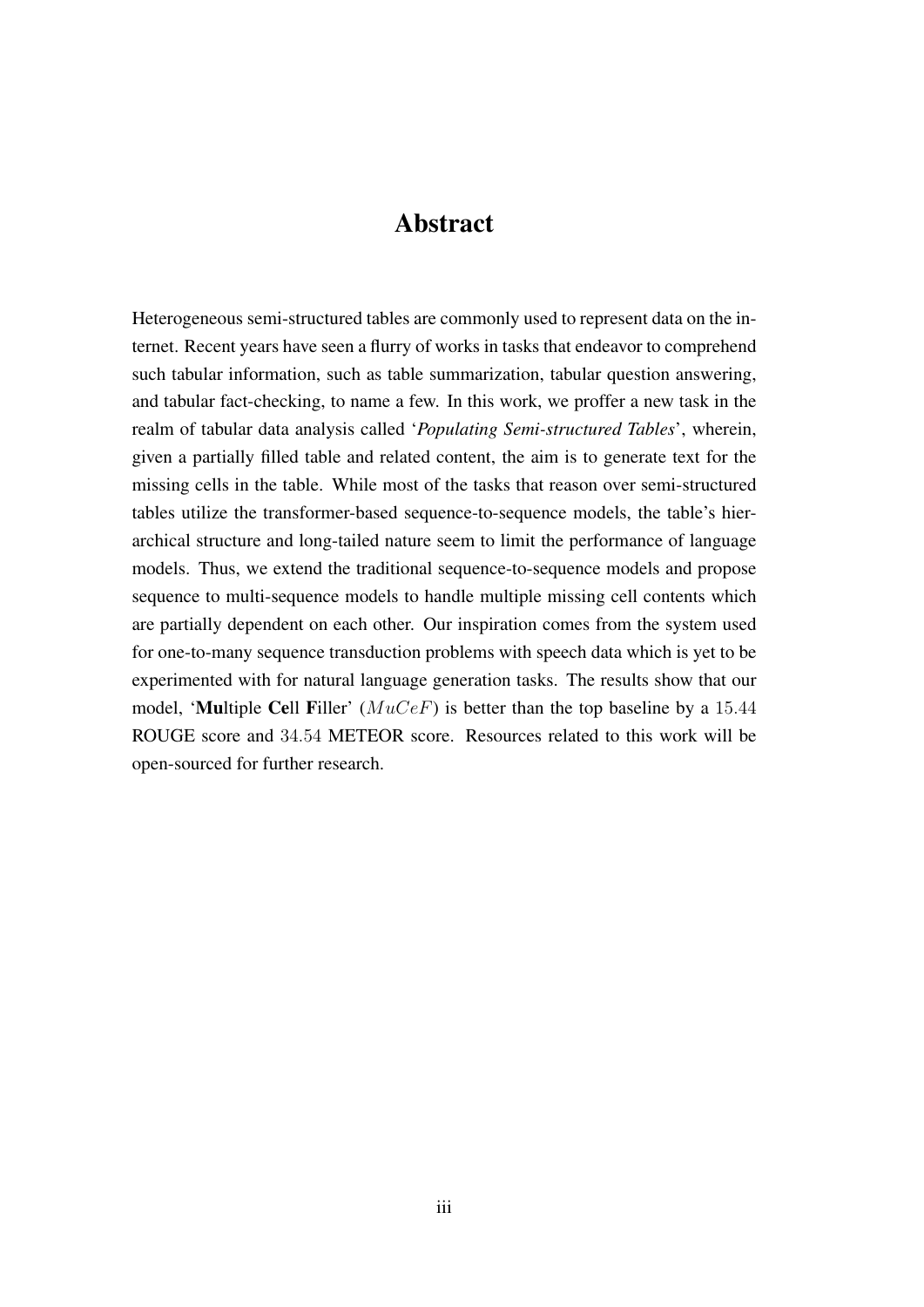## **Contents**

|                | <b>Certificate</b>                                            | $\mathbf i$                                                 |
|----------------|---------------------------------------------------------------|-------------------------------------------------------------|
|                | <b>Acknowledgements</b>                                       | <i>ii</i>                                                   |
|                | <b>Abstract</b>                                               | iii                                                         |
|                | <b>List of Figures</b>                                        | V                                                           |
|                | <b>List of Tables</b>                                         | vi                                                          |
| $\mathbf 1$    | <b>Introduction</b><br>1.1<br>1.2<br>1.3                      | $\mathbf{1}$<br>$\mathbf{1}$<br>$\mathfrak{2}$<br>3         |
| $\overline{2}$ | <b>Related Work</b><br>2.1<br>2.2                             | $\overline{\mathbf{4}}$<br>$\overline{4}$<br>$\overline{4}$ |
| 3              | <b>Dataset</b><br>3.1<br>3.2                                  | 6<br>6<br>$\overline{7}$                                    |
| 4              | <b>Methodology</b><br>4.1<br>4.2<br>Terminology<br>4.3<br>4.4 | 9<br>9<br>11<br>11<br>12                                    |
| 5              | <b>Results</b><br>5.1<br>5.2                                  | 15<br>15<br>15                                              |
| 6              | Conclusion                                                    | 18                                                          |
|                | <b>Bibliography</b>                                           | 19                                                          |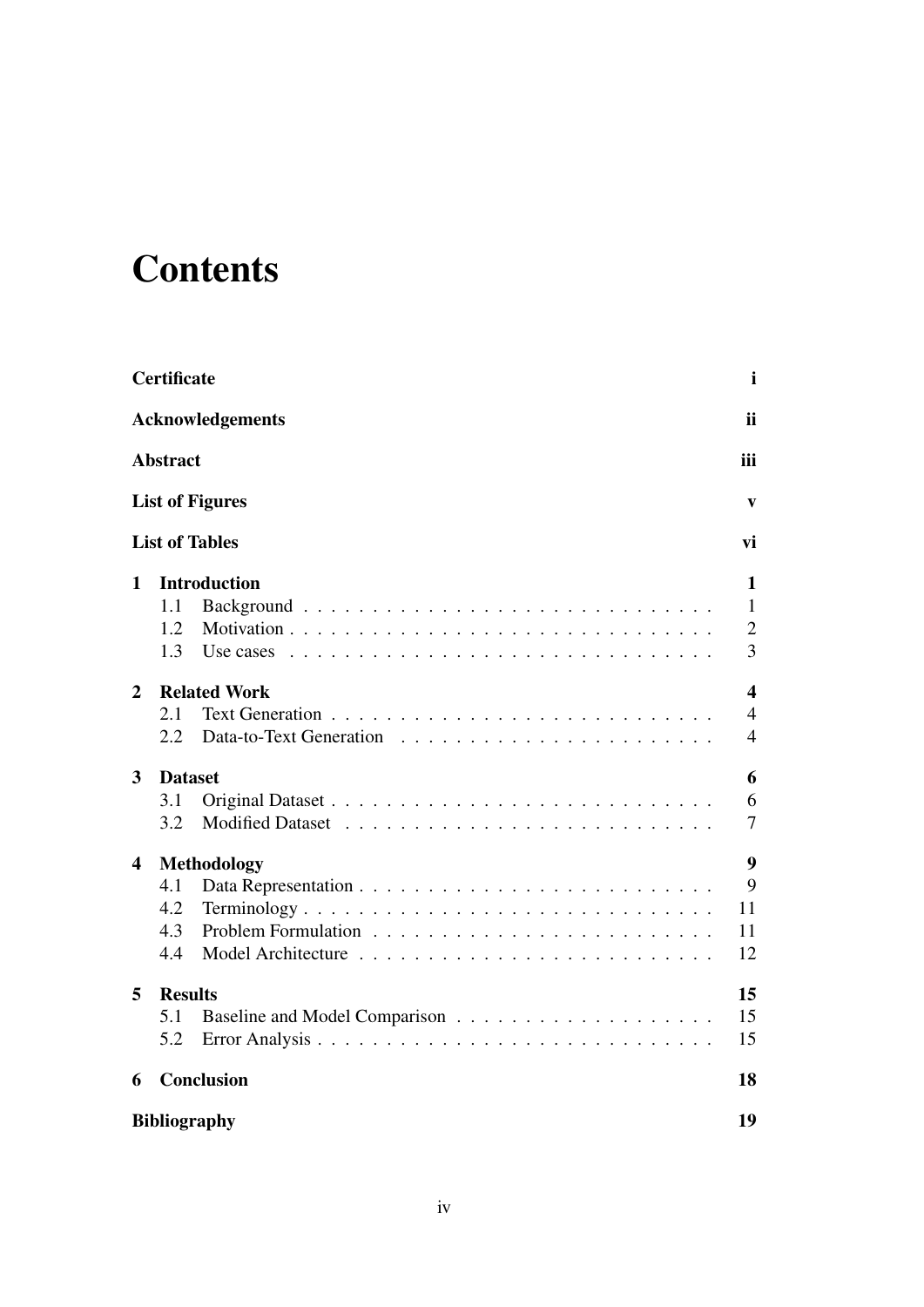# <span id="page-5-0"></span>List of Figures

| 3.2 | Missing cell distribution in the train set. $\dots \dots \dots \dots \dots \dots$ |  |
|-----|-----------------------------------------------------------------------------------|--|
|     | 3.3 Missing cell distribution in the test set. 8                                  |  |
|     |                                                                                   |  |
|     |                                                                                   |  |
| 5.1 | Output Comparison between Ground Truth, MuCeF and TAPAS. 17                       |  |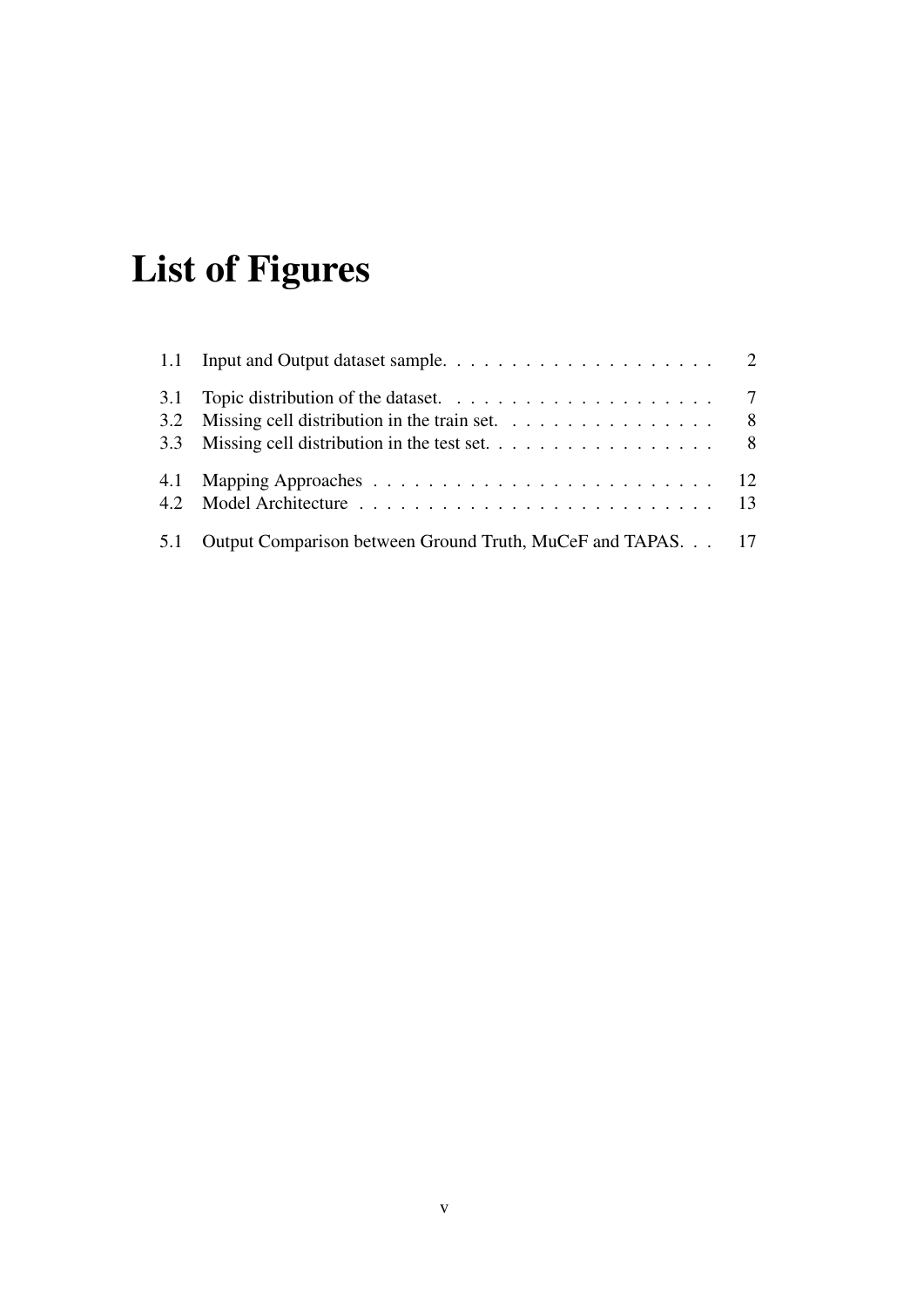## List of Tables

| 5.3 Comparing ground truth with output from MuCeF and the best baseline 16 |  |
|----------------------------------------------------------------------------|--|
|                                                                            |  |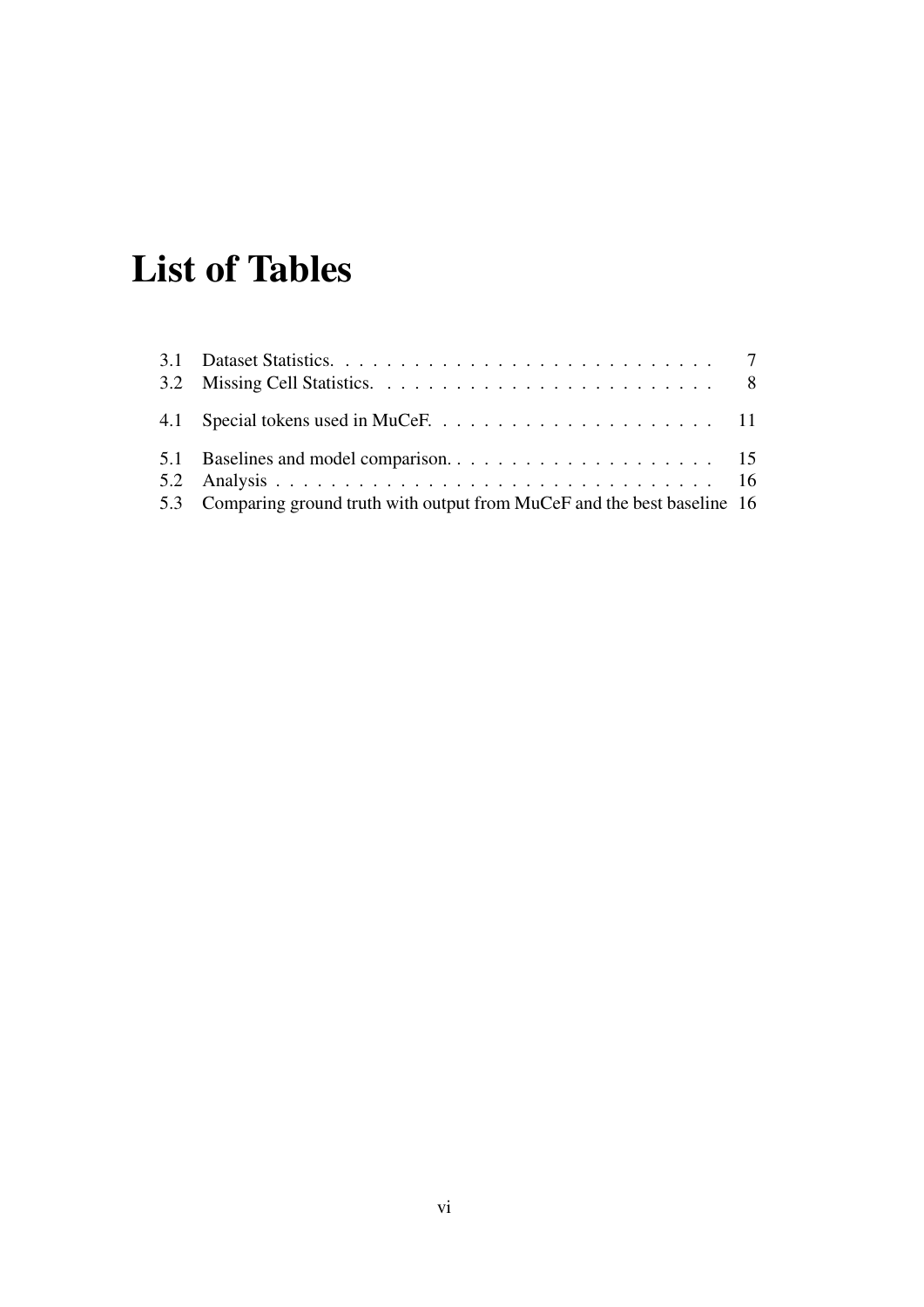# <span id="page-7-0"></span>Chapter 1 Introduction

### <span id="page-7-1"></span>1.1 Background

Text generation is a long studied problem in Natural Language Processing [\[1\]](#page-25-1) to seek solution to the problem of deciding what to communicate and how to organize it in the best possible manner. A sub-problem of Natural Language Generation (NLG) is Data-to-Text Generation which includes the task of generating a target free text description conditioned on source content in the form of structured data such as a table. Some examples include generating basketball game summaries given boxscore statistics [\[2\]](#page-25-2) or generating line description of from tables especially including certain highlighted cells [\[3\]](#page-25-3) or generating description from biographical data [\[4\]](#page-25-4) and many others.

In Natural Language Understanding setting, language generation models are generally tested for their fluency and faithfulness to the task at hand. Moreover, structured data can also be used for testing model's ability to reason and infer over relationships between different records and attributes. Generation ability requires a mix of worldly knowledge, or common sense, and signals in form of context to prompt the model in the right direction. It is often seen that the model is able to produce grammatically correct sentences but are factually incorrect. Such problem is known as hallucination [\[5\]](#page-25-5). Hallucination is prominently seen when the training corpus contains noisy data residing due sub-optimal heuristics used while collecting the dataset.

In this work, we study a variation of data-to-text problem where the task is to generate target textual content for populating empty cells in the source partial table. By partial, it is meant that the table has few missing cell values and is not complete. The number of missing cell values can vary across data samples. For experimentation, our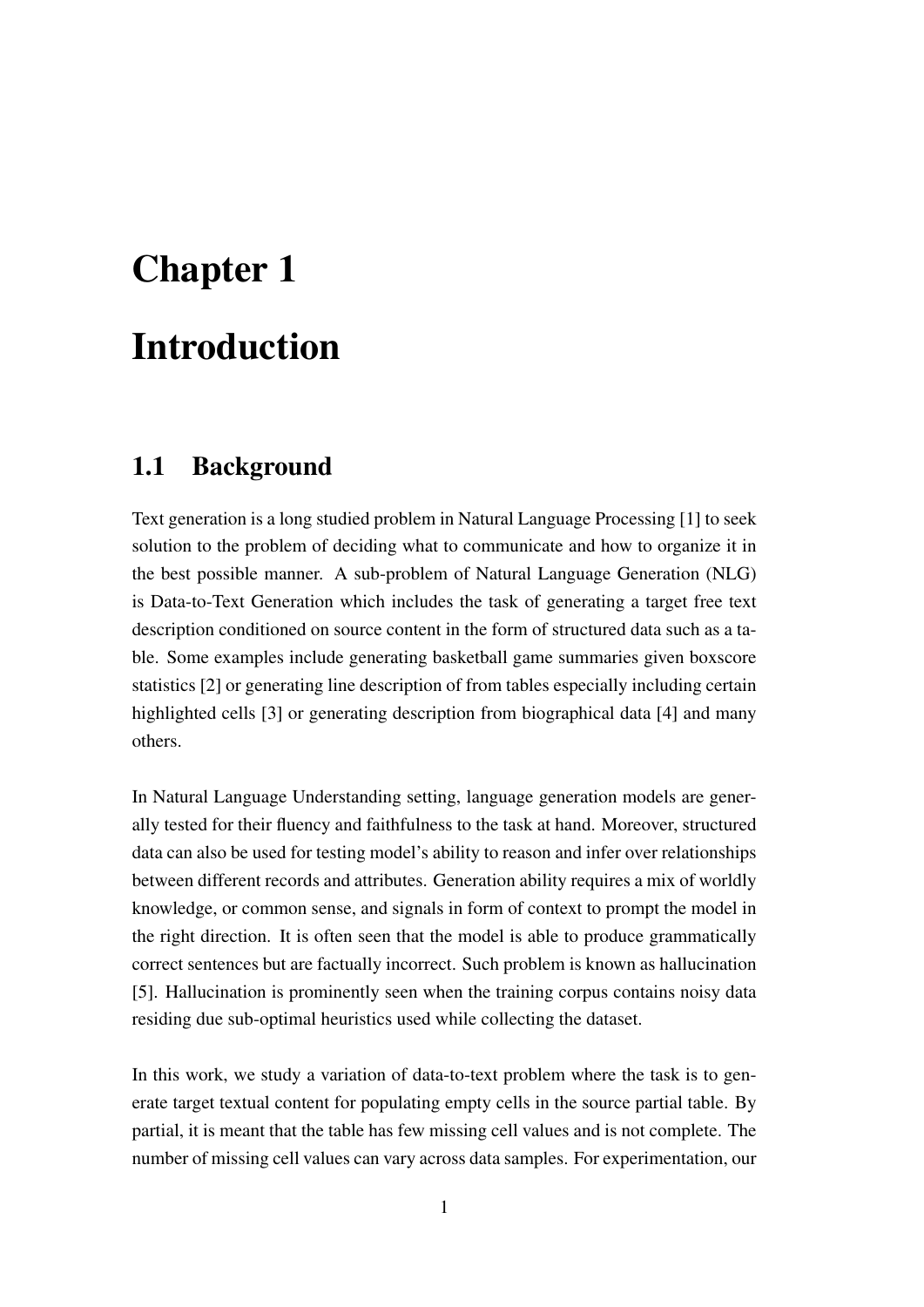<span id="page-8-1"></span>

|      | From Wikipedia, the free encyclopedia      |  | Film [edit]                 |                                  |
|------|--------------------------------------------|--|-----------------------------|----------------------------------|
|      | Partial Table (Missing cells highlighted): |  |                             |                                  |
| Year | Film                                       |  | <b>Distributor</b>          | <b>Credit</b>                    |
| 1996 | Scream                                     |  | <b>Dimension Films</b>      | Writer                           |
|      | I Know What You Did Last<br>Summer         |  | Columbia<br><b>Pictures</b> | Screenplay writer                |
|      |                                            |  |                             |                                  |
|      | Halloween H20: 20 Years Later              |  |                             | Co-executive producer            |
| 1998 | The Faculty                                |  |                             | Writer                           |
| 1999 | Teaching Mrs. Tingle                       |  |                             | Writer and director              |
| 2000 | Scream 3                                   |  |                             | Co-executive producer            |
| 2005 | Cursed                                     |  |                             | Writer and co-executive producer |
|      | Venom                                      |  |                             | Producer                         |
| 2011 | Scream 4                                   |  |                             | Writer and co-executive producer |

Fig. 1.1. Input and Output dataset sample.

test field is tables scraped from Wikipedia. Web tables are semi-structured as they do not reside in proper relational database but have some organizational properties for representing the data. There are no strict restrictions on column type values or cell spanning. Since the web tables are scraped from Wikipedia, we have additional metadata corresponding to each table like the Wikipedia page title, section title, table caption etc which may provide some necessary context related to the information in the table. An example of input and output data is seen in figure [1.1.](#page-8-1)

### <span id="page-8-0"></span>1.2 Motivation

In general, most of the NLG tasks can be treated as an input sequence to an output sequence conversion problems. For example, machine translation has sequences from different languages, summarization has varied length of sequences, style transfer has different organization and vocabulary in input and output sequences etc. Well established neural sequence-to-sequence models [\[6\]](#page-25-6) consisting of RNN/LSTM/GRU units are used to successfully handle these kind of problems. Here, for the problem of table filling, the partial table can be linearized and treated as one input sequence but the output contains a number sequences representing the content of missing cells. Also note that the number of output sequences is not fixed as the number of missing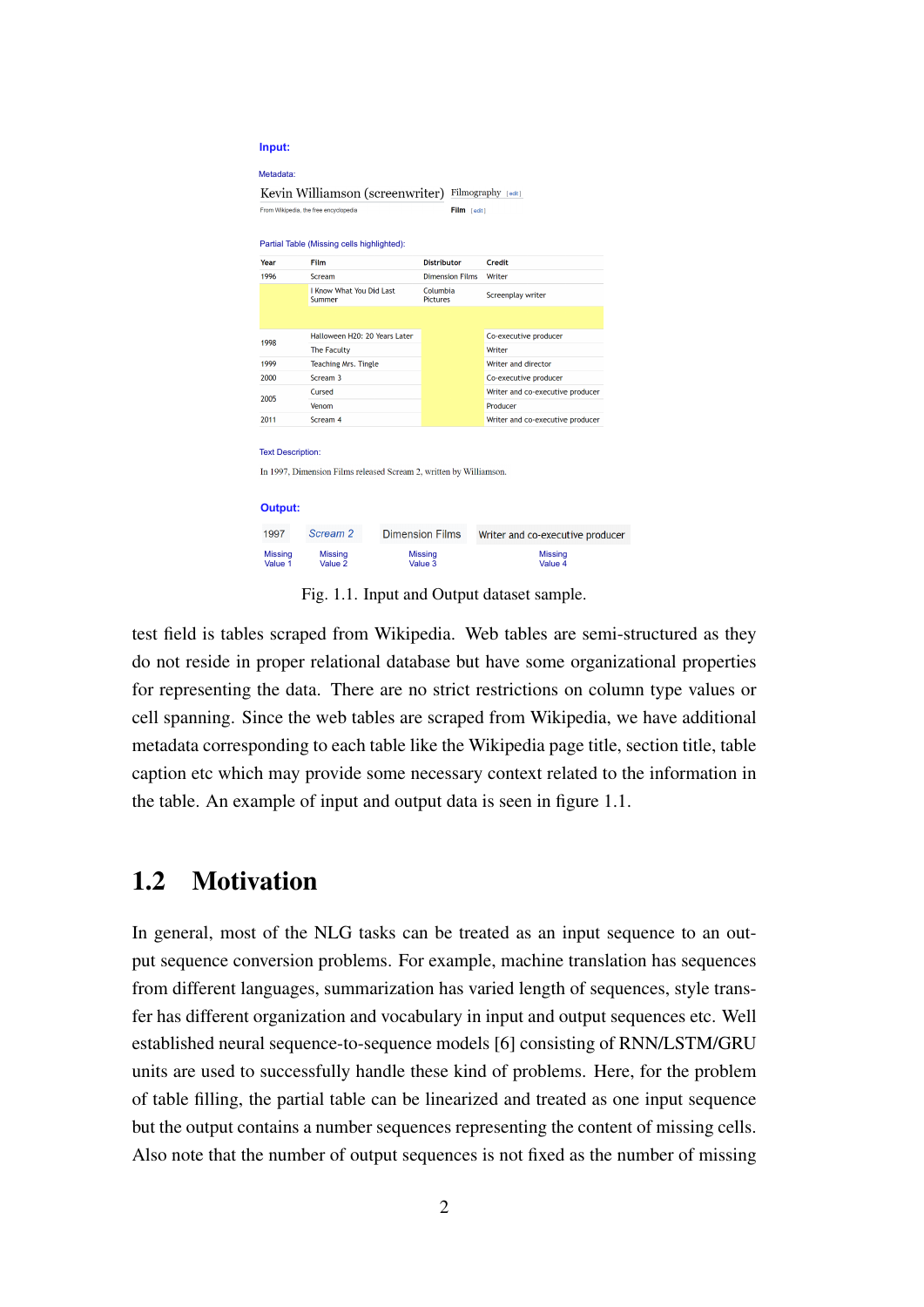cells in the partial table can vary. Hence, for this work, simply treating the problem as a sequence to sequence learning does not suffice.

One may argue that, for the sake of simplicity, all the missing cell values can be merged into a single output sequence. But that thinking is flawed as different cell values can be missing from any position in the table and are not ordered. If they aren't ordered, there is no point in arranging them as a sequence. Even if we do so, the model may try to learn the ordering among these cell values which is unnecessary. Thus, there arises a need to study sequence-to-multi-sequence learning task. Our motivation comes from the sequence-to-multi-sequence learning [\[7\]](#page-25-7) used in audio related tasks such as speech separation and multi-speaker speech recognition.

#### <span id="page-9-0"></span>1.3 Use cases

Representing data in a tabular form is fairly common across all domains. Huge amount of knowledge is stored in tables across the web as it presents an organised manner to store and retrieve information quickly. Such web tables may often contain missing values. Another use case is to provide auto-complete suggestions to the user while filling up data in the table. While the commonly used tools support simple numerical value prediction like increment for serial number or formula based calculation specified by the user, they are unable to predict textual values. A system is needed which can not only take the partial table but also the accompanying textual information or metadata to generate most likely content to be filled in those missing cells. The complexity of web tables needs to be considered unlike relational tables like – 1. Cells can span multiple columns and rows, making the table structure inconsistent across different samples, 2. The values from the same column may not follow a single data type and can be heterogeneous, 3. Row headers are present along with column headers, 4. Tables are from a vastly diverse set of topics.

Note that MuCeF is not trained to predict future values that are yet to happen. It can only generate data values for which the context is given in form of input table/metadata or description.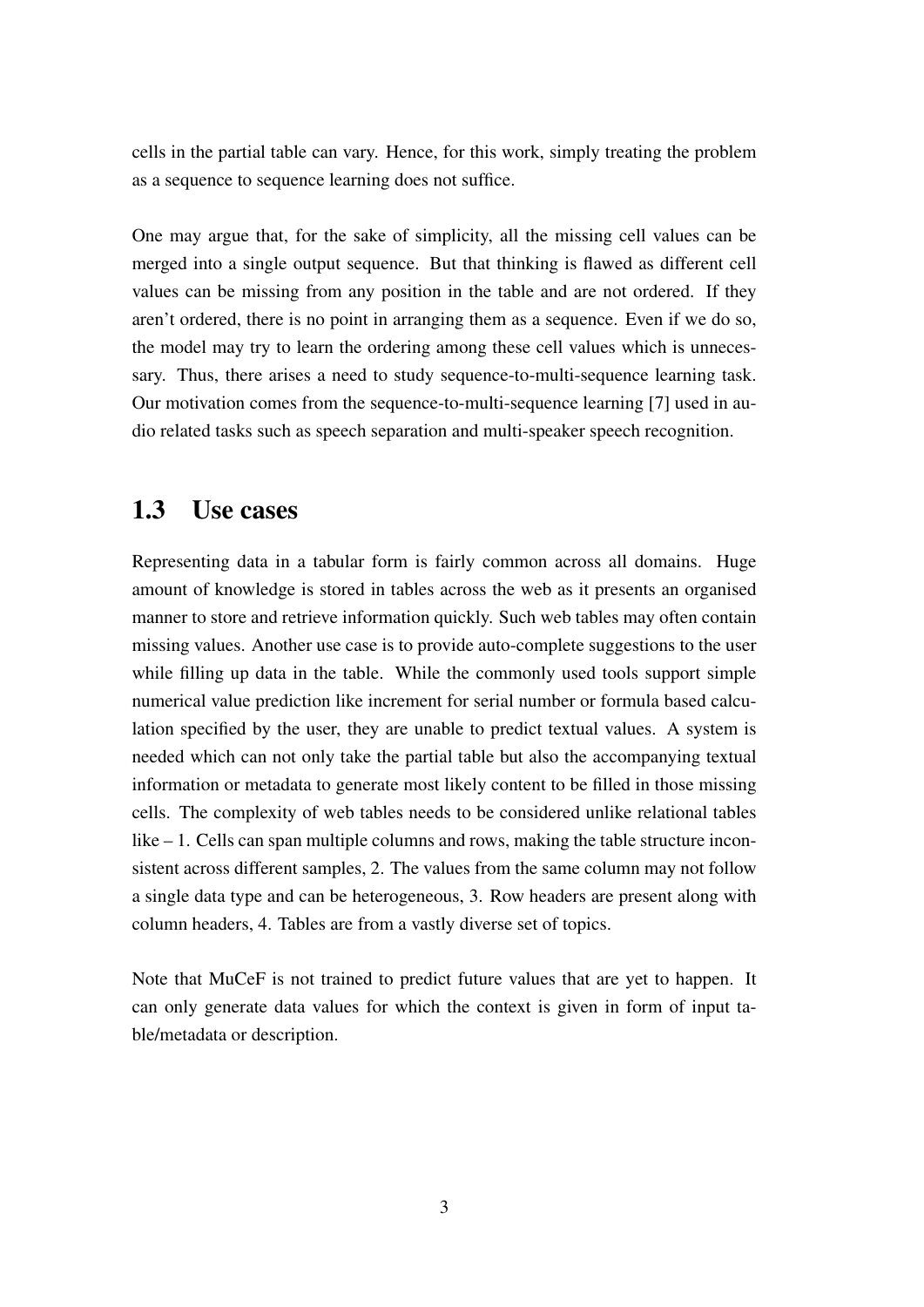## <span id="page-10-0"></span>Chapter 2

## Related Work

#### <span id="page-10-1"></span>2.1 Text Generation

Early works for text generation problems such as dialogue systems, machine translation, summarisation etc heavily relied on templates [\[8\]](#page-25-8) and hand-engineered features [\[9\]](#page-25-9) [\[10\]](#page-26-0). Slowly, template based models started getting replaced by trainable components [\[11\]](#page-26-1). Copy mechanism, a technique to selectively repeat phrases from input sequence as often done by humans in conversation, is also adopted in many works such as [\[12\]](#page-26-2), [\[13\]](#page-26-3), [\[14\]](#page-26-4). More recently, pre-trained language models (PLMs) have been largely adopted [\[15\]](#page-26-5), [\[16\]](#page-26-6) for various NLG benchmarks such as [\[17\]](#page-26-7) for WebNLG challenge [\[18\]](#page-26-8) as well as E2E challenge [\[19\]](#page-27-0).

#### <span id="page-10-2"></span>2.2 Data-to-Text Generation

Data to text generation tasks involves generating natural language descriptions for structured data like tables which is a long-studied problem. One of the early pipeline system [\[20\]](#page-27-1) explicitly divides the task into content selection, planning and surface realization. A number of challenges have been proposed for data to text generation like sports game summary from table of game score statistics [\[21\]](#page-27-2) and generating text from RDF triplets [\[22\]](#page-27-3). High performing models for data-to-text generation include language models specialized for handling tabular data such as [\[23\]](#page-27-4) for text generation from table, [\[24\]](#page-27-5) for table based question answering, [\[25\]](#page-27-6) for table based fact verification etc. A related task introduced recently is conditional text generation based on highlighted table values in [\[3\]](#page-25-3) tackled using PLMs in [\[26\]](#page-27-7). Other kind of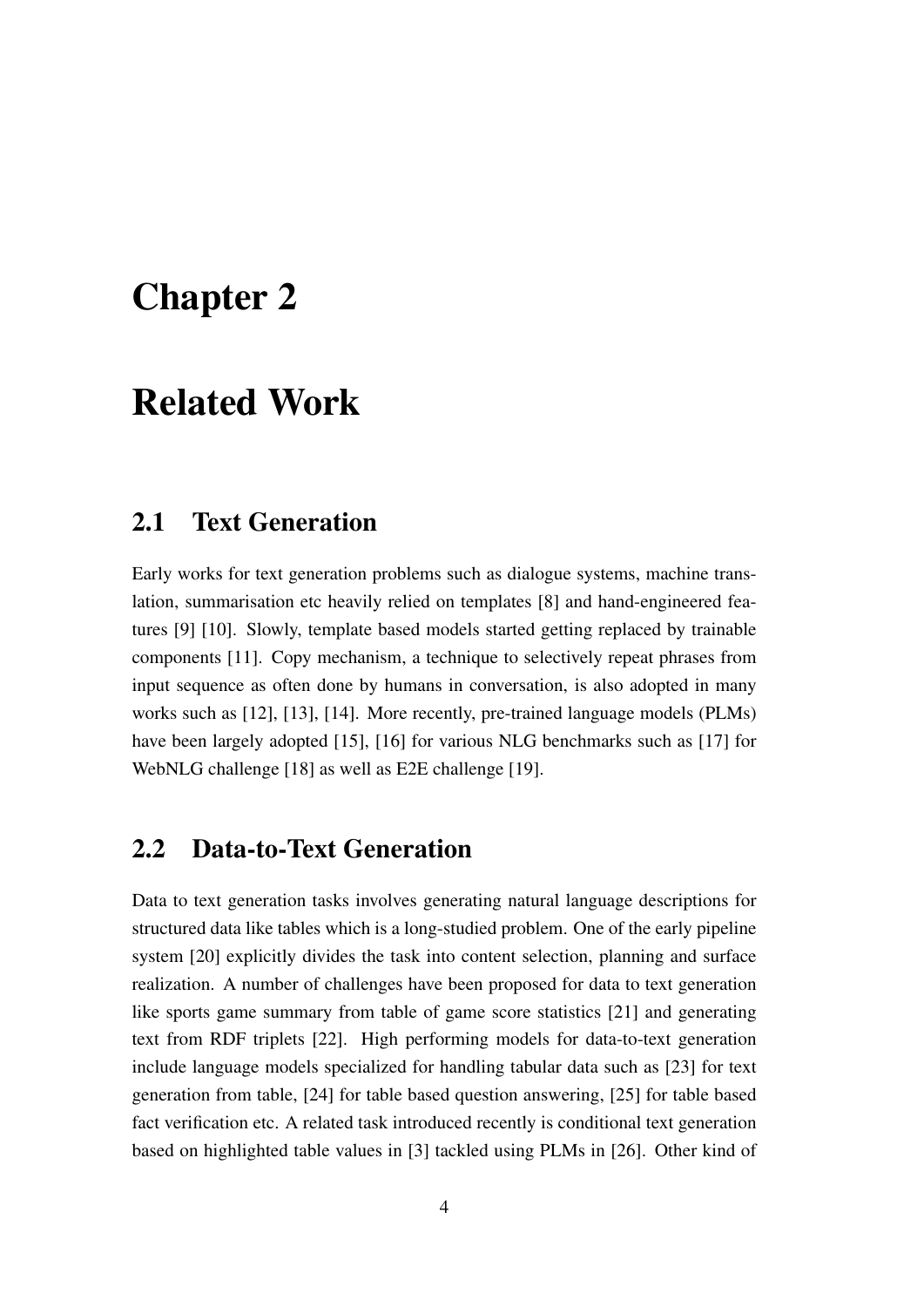approaches study how the generation problem can be tackled using pipeline system like traditional methods where content selection, planning and surface realization is done in order [\[27\]](#page-27-8), [\[28\]](#page-28-0), [\[29\]](#page-28-1) [\[30\]](#page-28-2).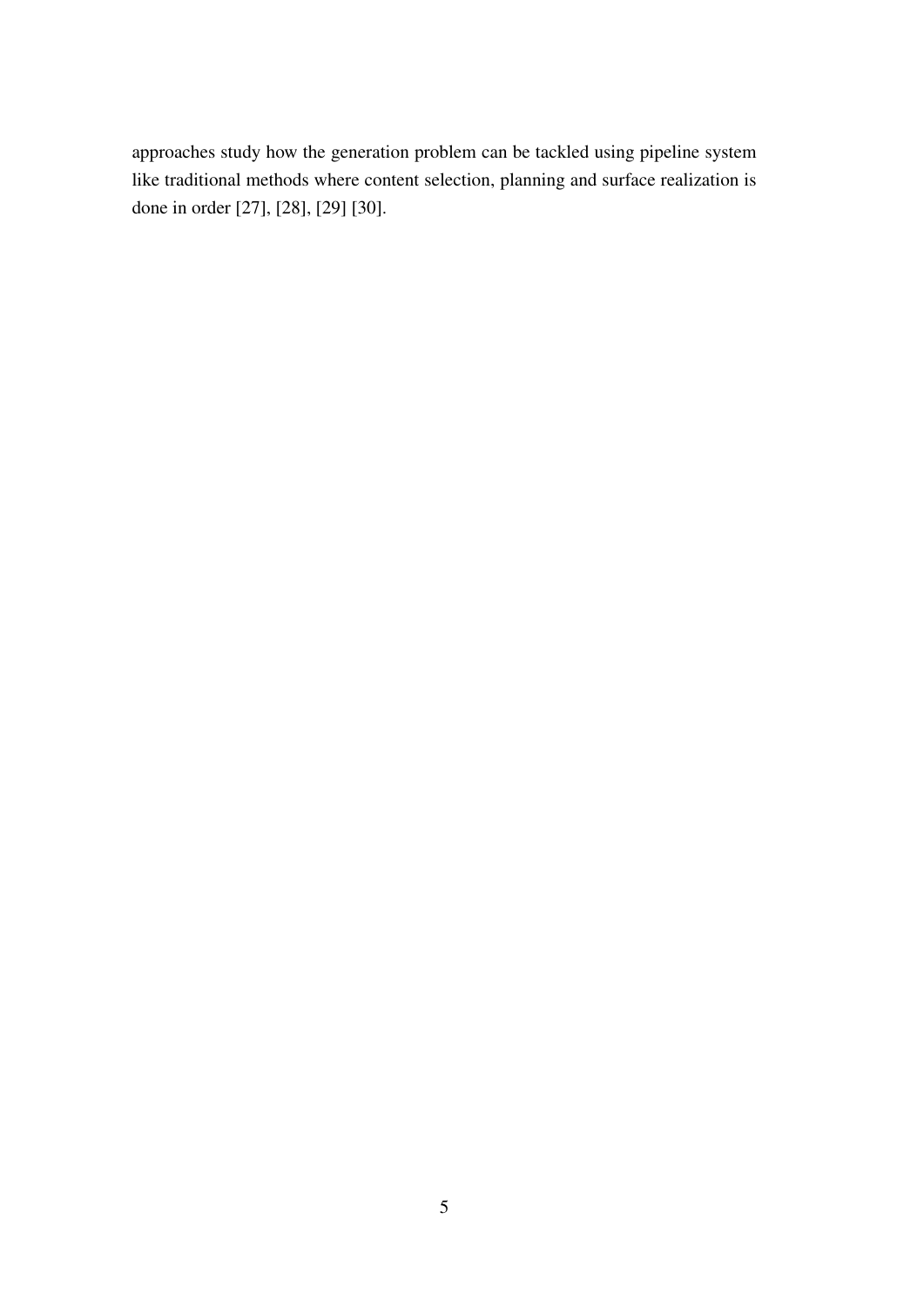## <span id="page-12-0"></span>Chapter 3

## Dataset

### <span id="page-12-1"></span>3.1 Original Dataset

Originally ToTTo is proposed as a controlled table to text generation dataset. It a clean and annotator revised dataset with tables scraped from Wikipedia. The goal of the task is given the table with a few highlighted cells, table metadata,and set of highlighted cells, to produce the one-sentence description of the table conditioned on the highlighted cells. The purpose to provide highlighted table cells is to set a benchmark for high precision text generation. Using the highlighted content, the system should aim to generate text faithful to the source table to eliminate hallucination.

Main advantages of choosing ToTTo Dataset are as follows,

- Diverse topic distribution as seen in figure [3.1](#page-13-1)
- Complex table structure
- Monolingual (mainly in English) as our main aim is understanding tabular data and not multiple languages
- Noise free and open domain dataset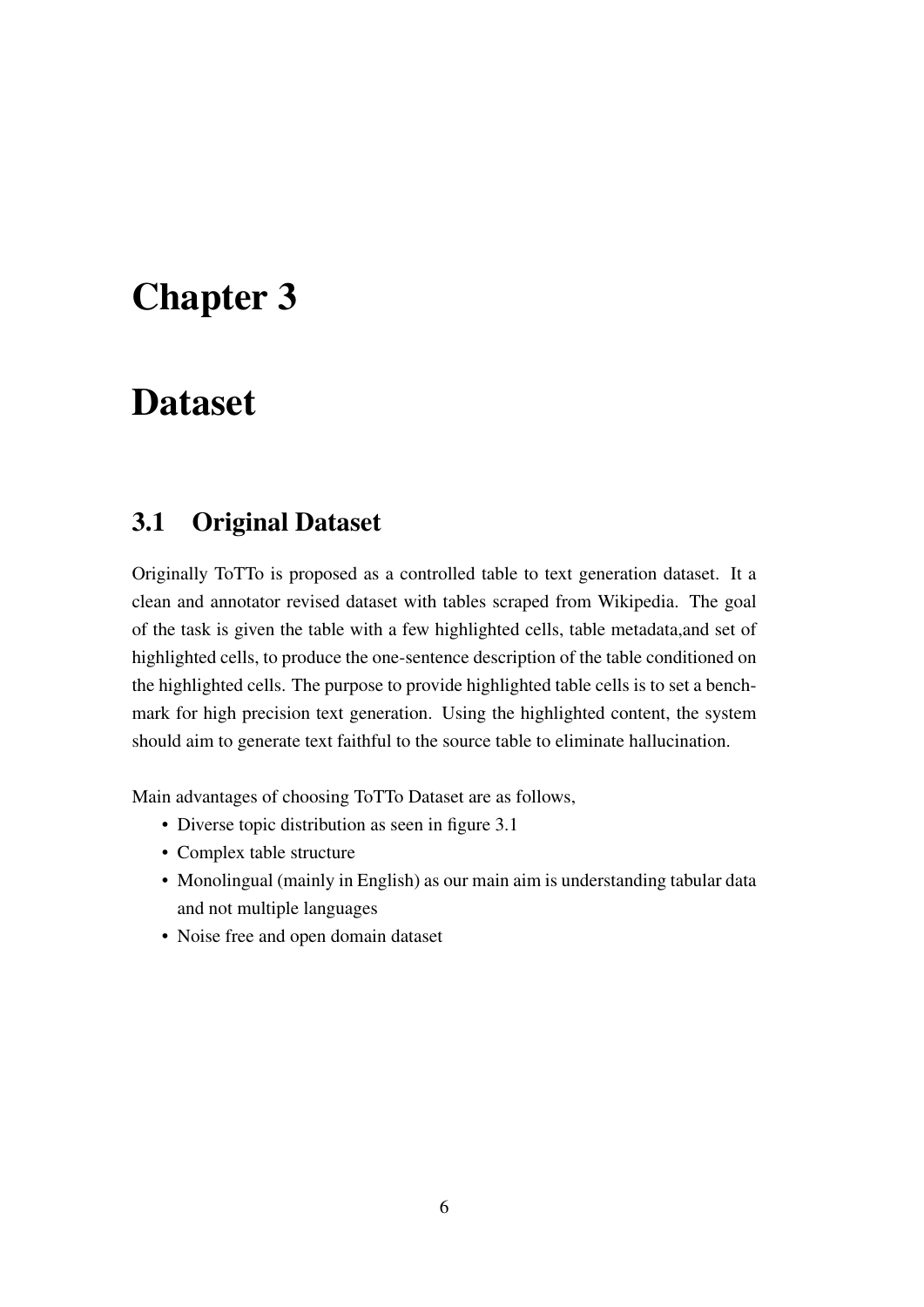<span id="page-13-1"></span>

Fig. 3.1. Topic distribution of the dataset.

### <span id="page-13-0"></span>3.2 Modified Dataset

The task we wish to tackle is related to the task of controlled text generation. Our goal is to populate missing cell content on the table with the help description and metadata. We replace the highlighted cells of the original ToTTo dataset with special token  $\langle MCV \rangle$  as described in [4.1.](#page-17-2) In 69.7% samples, missing cell content is supported by the description of table. Note that only regular cells are missing and not the headers. On average there are 3.55 missing cells while the maximum and minimum number of missing cells are 640 and 1 respectively. This shows the extreme variety of data samples in the dataset. The distribution of missing cells in training and testing dataset as shown in figure [3.2](#page-14-0) and figure [3.3](#page-14-1) is quite similar. These plots present distribution for tables with missing cells ranging from 1 to 10 and covers more than 98% of the whole dataset. Other useful statistics related to the dataset are given in table [3.1.](#page-13-2) Additionally, statistics specific to the required output is given in table [3.2.](#page-14-2)

<span id="page-13-2"></span>

| <b>Property</b>               | Value    |
|-------------------------------|----------|
| Training set size             | 1,20,761 |
| Test set size                 | 7,700    |
| <b>Unique Tables</b>          | 83,141   |
| No. of Target tokens          | 941,950  |
| <b>Target Vocabulary Size</b> | 168,092  |

Table 3.1: Dataset Statistics.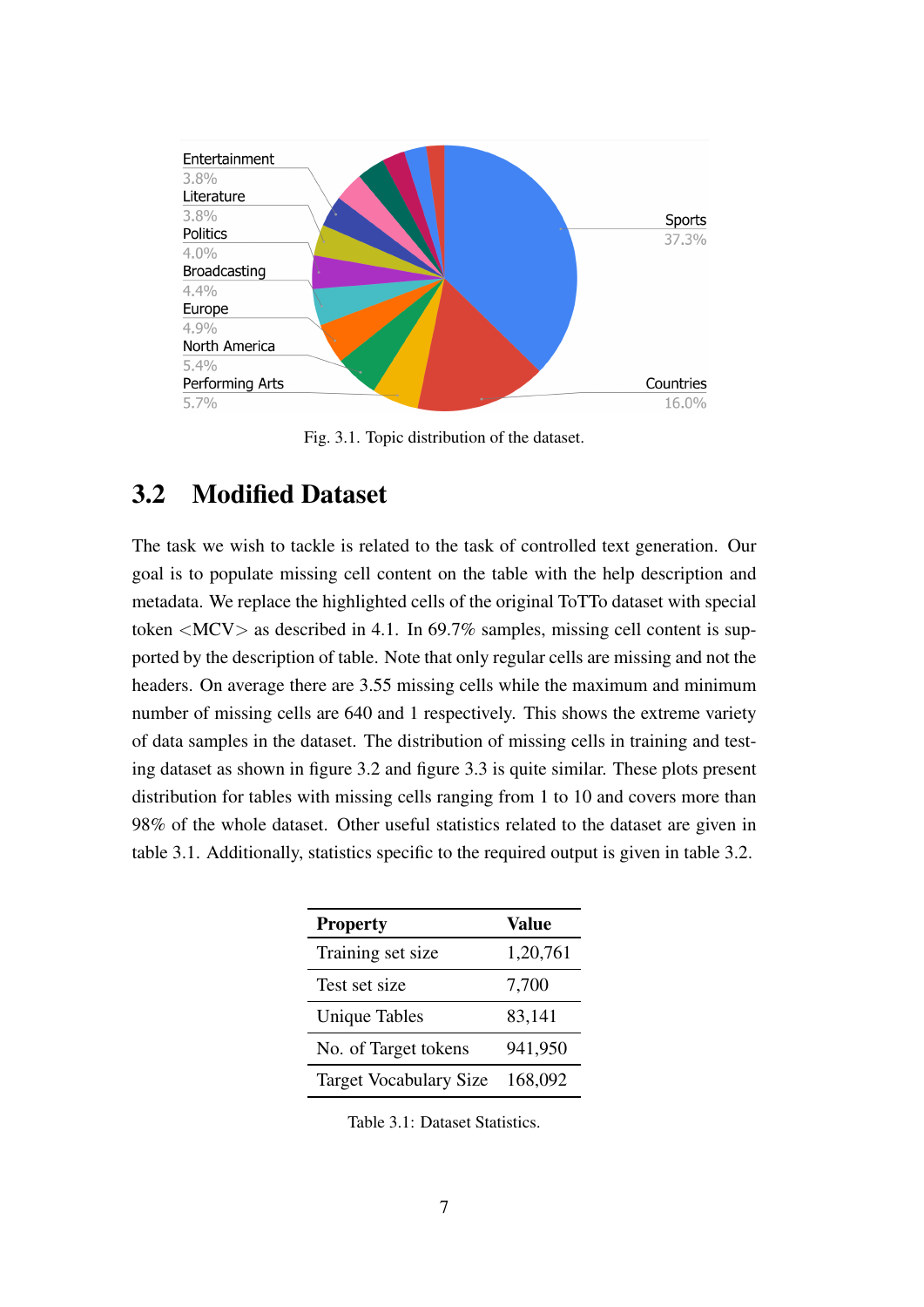<span id="page-14-0"></span>

Fig. 3.2. Missing cell distribution in the train set.

<span id="page-14-1"></span>

Fig. 3.3. Missing cell distribution in the test set.

<span id="page-14-2"></span>

| <b>Property</b>                   | <b>Median</b> | <b>Average</b> | <b>Maximum</b> | <b>Minimum</b> |
|-----------------------------------|---------------|----------------|----------------|----------------|
| Cells per table                   | 87            | 206.6          | 30,464         |                |
| No. of Missing Cells              |               | 3.55           | 640            |                |
| Missing Cell Length in characters | - 9           | 12.6           | 605            |                |
| Empty cell percentage in table    | 3.42          | 7.457          | 100.0          | 0.0052         |

Table 3.2: Missing Cell Statistics.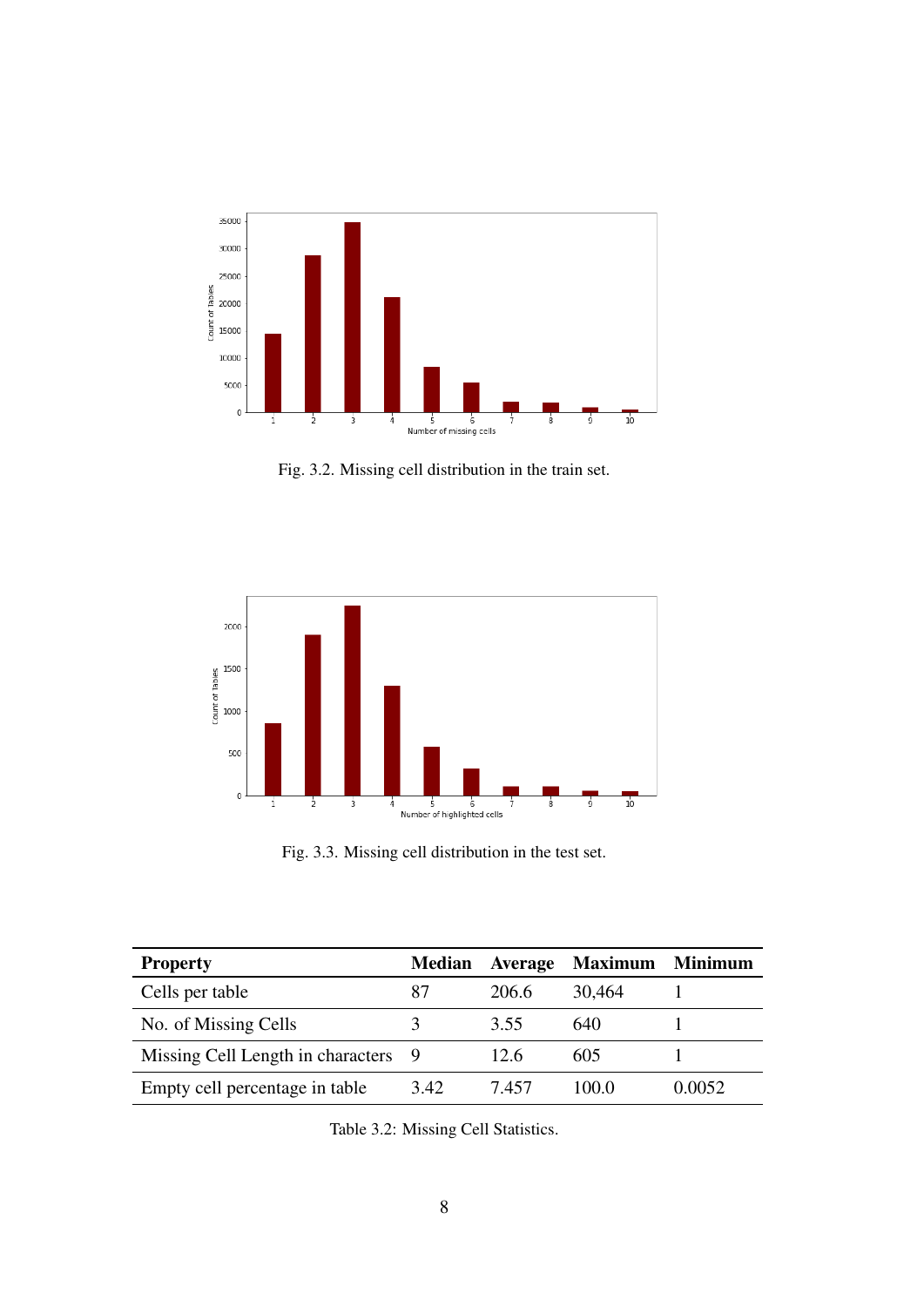## <span id="page-15-0"></span>Chapter 4

## Methodology

#### <span id="page-15-1"></span>4.1 Data Representation

#### 1. Table -

To address the complexity of table structure, such as multiple/ none row headers and column headers (as shown in figures) as well as multiple row/column cell span, it is best to represent the table at cell level, instead of row level. When we linearize a table, structural information like position of the cell is lost so it is necessary to provide position separately for each cell. The input partial table is denoted as a sequence of cells in a top-to-down and left-to-right fashion as follows,

$$
T = cell_1, cell_2, cell_3, \dots, cell_x \tag{4.1}
$$

where cell  $c_i$  of table T is further represented as

$$
cell_i = (value, row_{header}, col_{header}, row_{index}, col_{index})
$$
\n(4.2)

where *value* is the cell content or a special token  $\langle \text{MCV} \rangle$ ,

 $row_{header}$  is the row header of the row that cell belongs to, if any  $col_{header}$  is the column header of the row that cell belongs to, if any  $row_{index}$  is the row index of the row that cell belongs to  $col_{index}$  is the column index of the row that cell belongs to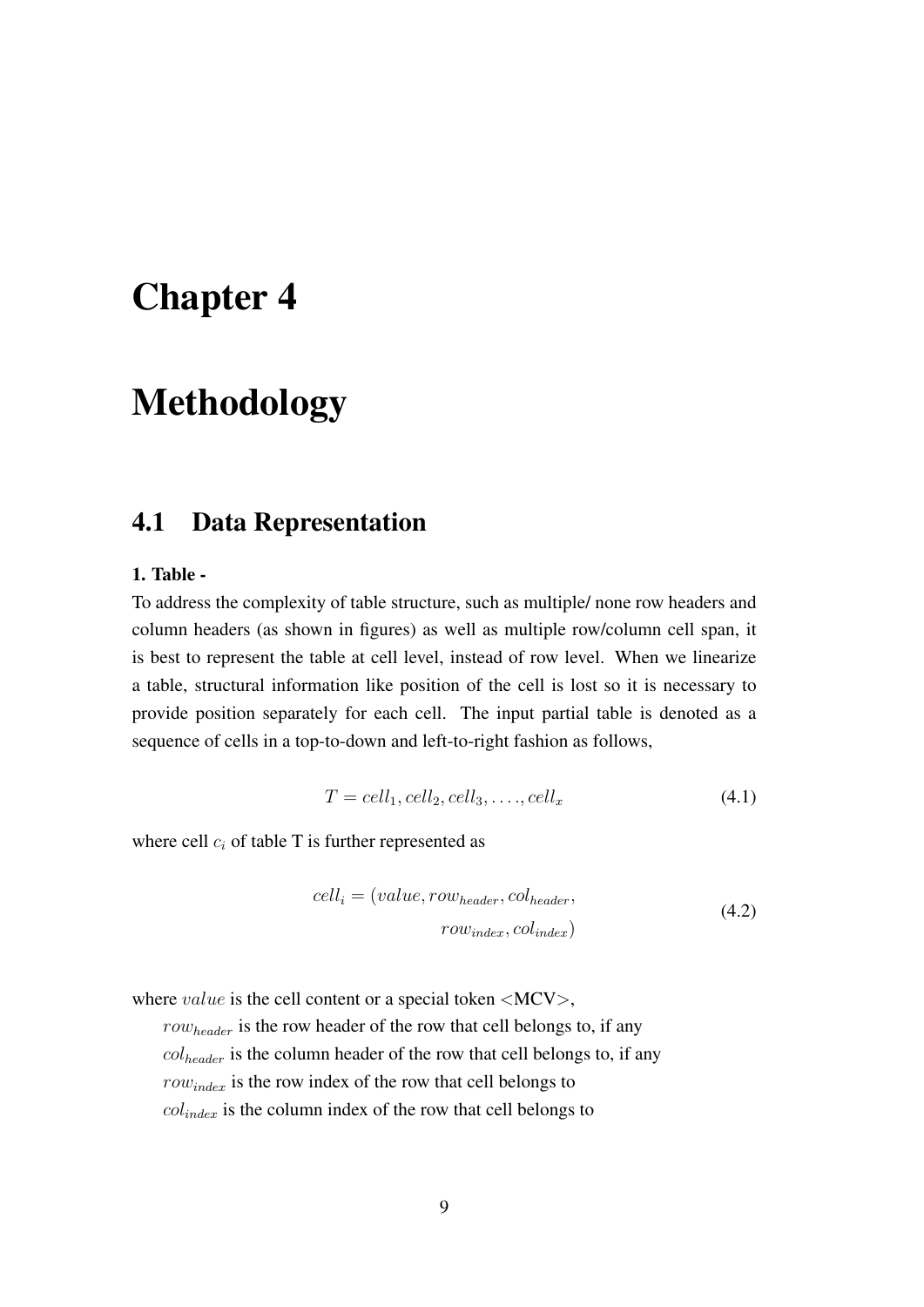For the entire table, total number of cells  $x = m * n$ , where m and n are the number of rows and columns respectively. But for the sake of efficiency in time and performance, we consider only a subset of table that includes missing cell values. This makes it easier for the model to only focus on relevant content but limits the ability to perform reasoning in the context of the table structure. For subtable, the total number of cells  $x =$  number of MCV tokens  $\lt m * n$ . It is also important to limit the length of input because in many transformer models like BERT, the input size is fixed to 512/1024 tokens, beyond which the model's performance degrades.

#### 2. Metadata -

The second input is metadata corresponding to the table. The dataset contains many kinds of metadata information like page title, section title, and up to the first 2 sentences of the section text. For our task we limit it to two important labels, namely, page title indicating the wikipedia page the table belongs to and the section title indicating the section name inside the page that the table belongs to.

$$
M = (m_{page - title}, m_{section - title}, m_{section - text})
$$
\n(4.3)

#### 3. Text Description of Table -

The third input is text of one or two sentences  $S$  describing the table, especially taking the missing cell content into consideration.

#### 4. Missing Cell Content -

The output text will contain x sequences denoting content of each missing cell,

$$
O = o_1, < MSS >, o_2, < MSS >, o_3, \dots, < MSS >, o_x \tag{4.4}
$$

where each output sequence of variable length l as,

$$
o_i = <\text{SOS} > w_1 w_2 w_3 \dots w_l < \text{EOS} > \tag{4.5}
$$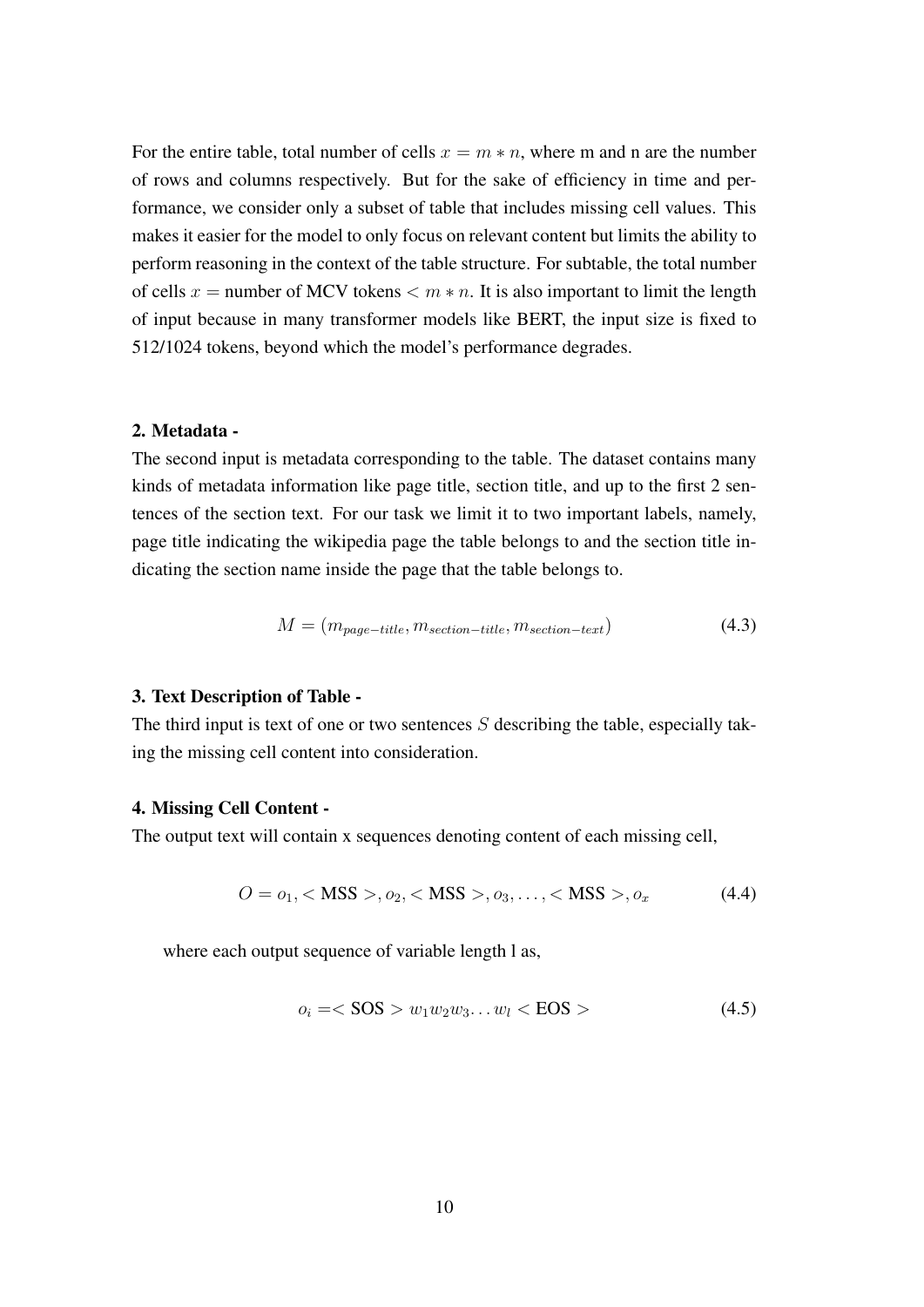## <span id="page-17-0"></span>4.2 Terminology

Special tokens and their usage in the model is as described in the table. The last two tokens are introduced by us for this task.

<span id="page-17-2"></span>

| <b>Special Token</b> | <b>Usage</b>                                                                                                                      |
|----------------------|-----------------------------------------------------------------------------------------------------------------------------------|
| <b>CLS</b>           | The classifier token which is used when doing sequence<br>classification. It is the first token of the sequence.                  |
| <b>SEP</b>           | The separator token, which is used when building a sequence<br>from multiple input sequences. It is the last token of a sequence. |
| <b>UNK</b>           | The unknown token is used to replace the rare words that do not fit<br>in vocabulary.                                             |
| <b>PAD</b>           | Padding token is used to shape input in a batch to the same length.                                                               |
| <b>SOS</b>           | Denotes start of the whole sequence.                                                                                              |
| <b>EOS</b>           | Denotes end of the whole sequence.                                                                                                |
| <b>MCV</b>           | The missing cell value token inside the vector indicates the<br>position of the missing cell.                                     |
| <b>MSS</b>           | The multi-sequence separator token is used to separate various<br>output sequences.                                               |

Table 4.1: Special tokens used in MuCeF.

Note that here the <MCV> token differs from the traditional <MASK> token used in Language Modelling because the mask token corresponds to exactly one token from the input whereas the missing cell value token corresponds to an unknown number of input tokens. Another thing to note is that <MSS> special token is required to separate multiple sequences as the output may contain new line.

### <span id="page-17-1"></span>4.3 Problem Formulation

Table Filling task takes a partially complete table along with corresponding metadata and text description as input. The target is to produce content for all the missing cells as shown in the figure. Thus, the problem is defined as a multi-input problem consisting of semi-structured as well as free text data to produce multiple meaningful text sequences to fit the table well. We define the problem as each data sample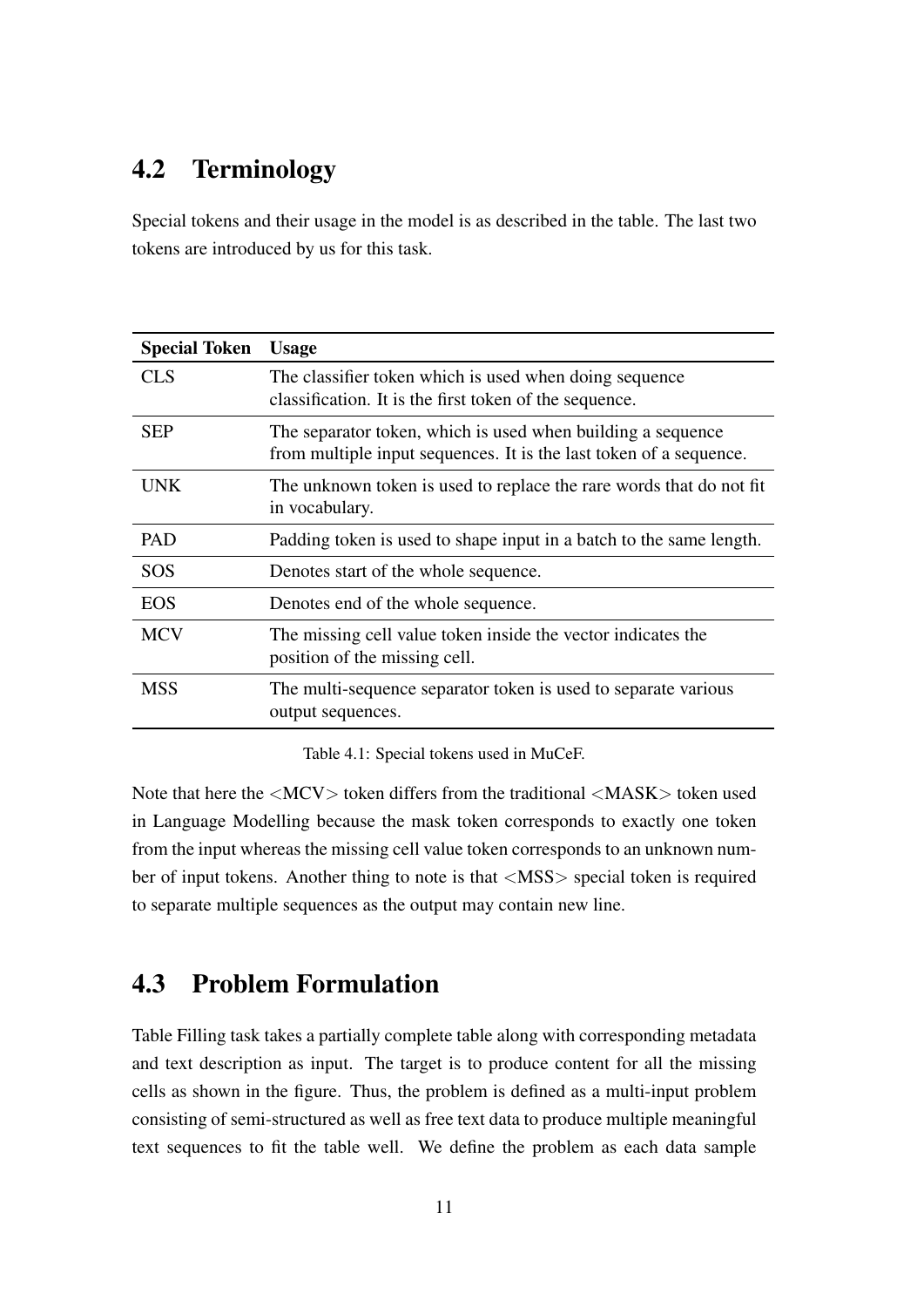d containing input triplet – partial table T, metadata M and description S, to be mapped to variable number of output sequences  $O$  as,

$$
d(T, M, S) \longrightarrow O \tag{4.6}
$$

We performed few experiments by excluding metadata as it is not an integral part of input data but the results were lower compared to subtable plus metadata as input. So in the further experiments all three input modalities will be considered.

### <span id="page-18-0"></span>4.4 Model Architecture

Sequence mapping approaches [\[7\]](#page-25-7) are broadly of three kinds as described in figure [4.1,](#page-18-1) wherein, the input sequence remains fixed, but the relation among output sequences differ. As depicted in [4.1.](#page-18-1) A, a parallel mapping approach can be seen in text auto-completion based upon input prompt, in which generated suggestions are entirely independent of each other. An example of figure [4.1.](#page-18-1) B, serial mapping is to convert audio language using speech recognition and then machine translation to get the final output sequence. As imaginable, an intermediate output sequence is fully utilized to obtain the final output sequence. Final approach figure [4.1.](#page-18-1) C is the conditional mapping where the subsequent output sequences partially depend on the prior output sequences.

The last approach seems fitting for the problem defined in this work of multiple cell filling in the table as the cells belonging to same table (maybe same record or attribute) may have a partial relation, rather than being completely dependent on each other. Our effort lies in capturing this relationship information which may provide better context along with the required inputs described in section [4.1.](#page-15-1)

<span id="page-18-1"></span>

Fig. 4.1. Mapping Approaches

Warm-starting the encoder-decoder model is defined as composing an encoder-decoder model of pre-trained stand alone model checkpoints [\[31\]](#page-28-3). Although a number of models such as BERT, GPT, RoBERTa can be used; for our experiments we initialize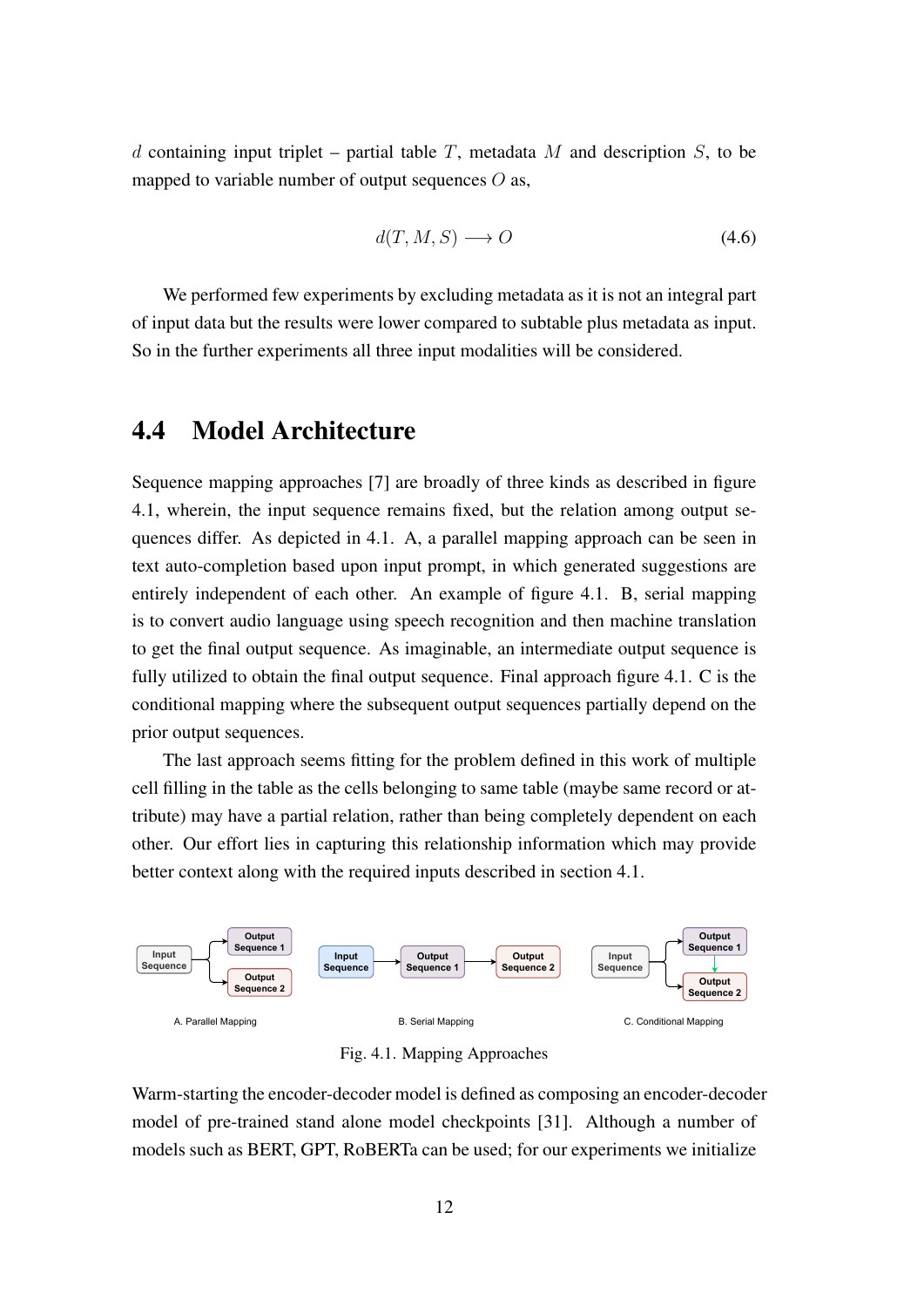<span id="page-19-0"></span>

Fig. 4.2. Model Architecture

both encoder and decoder with BERT based weight parameters which is pre-trained on Wikipedia and Books Corpus as BERT has proved to be a versatile model for numerous language tasks. As shown in figure [4.2,](#page-19-0) an input embedding is obtained using weighted concatenation of all available input encoding. In the described model, stopping criteria is fixed for each data sample which is equal to the number of  $MCV$ tokens.

For the first missing cell values  $S_1$ , only the column headers from  $S_0$  are passed into the fusion gate for context. Fusion gate captures the relationship between previous missing cells, thus providing better context for the current state. For each step  $S_i$ , fusion gate learns weights to be assigned to each incoming element, namely, input embedding, previous output and previous state hidden representation. Similarly, for each step  $S_i$ , the decoder  $Dec_i$  learns individually for that particular missing cell value  $i$ . Note that teacher forcing technique is used to avoid propagation of erroneous outputs from the initial steps. In the early steps while the model is still learning, it may produce incorrect values which are passed forward to generate next missing values which leads to poor performance. To avoid the situation, we pass the ground truth values to the decoder while training. 'MuCeF: Multiple Cell Filler' is build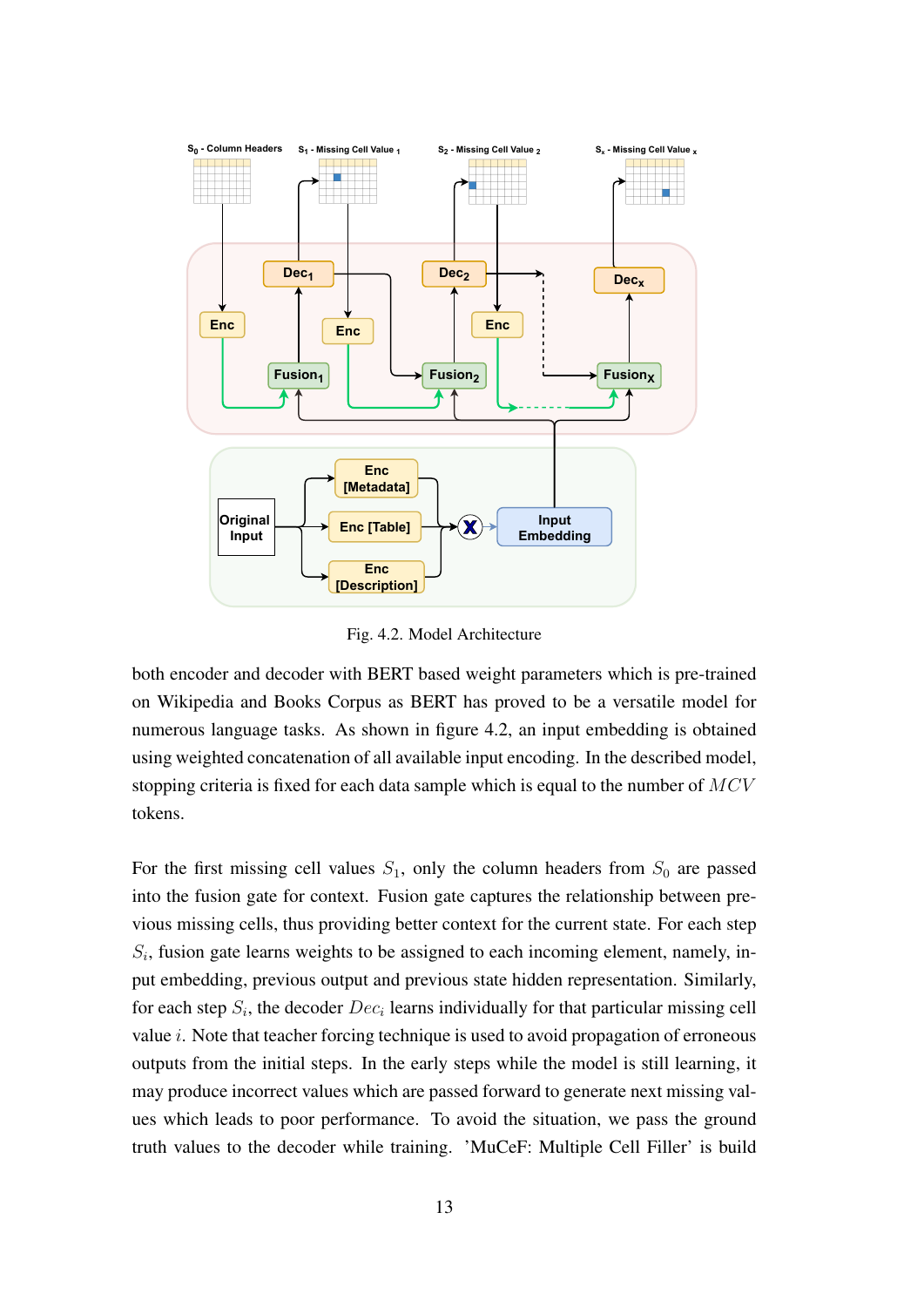with decoder chain length equal to three. Experimentally we found it to be an ideal length but it can be varied based on the task.

 $InputEmbedding = \sigma(w1 * subtable + w2 * description + w3 * metadata)$  (4.7)

$$
Fusion^{i} = \begin{cases} \sigma(w_4^0 * InputEmbedding + w_5^0 * ColumnHeaders), \text{if } i == 0\\ \sigma(w_4^i * InputEmbedding + w_5^i * PreviousState), \text{otherwise} \end{cases} (4.8)
$$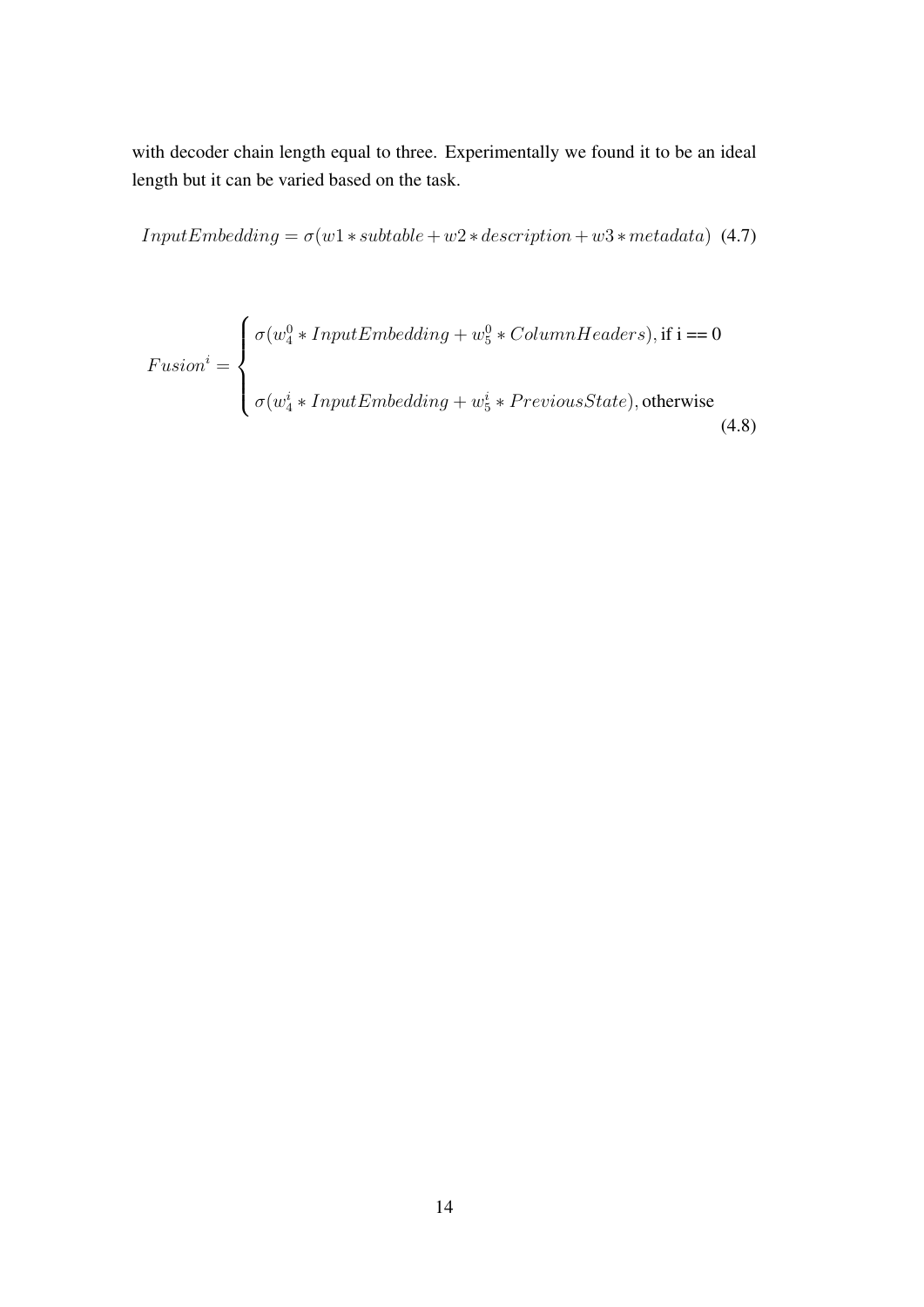## <span id="page-21-0"></span>Chapter 5

## Results

#### <span id="page-21-1"></span>5.1 Baseline and Model Comparison

In table [5.1,](#page-21-3) we compare MuCeF with four baselines, namely, TAPAS [\[24\]](#page-27-5), T5 [\[32\]](#page-28-4), BERT [\[33\]](#page-28-5) and sequence to sequence model [\[6\]](#page-25-6) with one layer LSTM units.

<span id="page-21-3"></span>

| <b>Model</b> | <b>ROUGE-1</b> |       |       | ROUGE-2 ROUGE-3 ROUGE-L | <b>METEOR</b> |
|--------------|----------------|-------|-------|-------------------------|---------------|
| Seq2seq      | 15.69          | 9.49  |       | 15.16                   | 5.35          |
| <b>BERT</b>  | 29.61          | 27.41 | 4.43  | 29.50                   | 10.87         |
| T5           | 32.93          | 15.57 | 6.22  | 31.88                   | 11.96         |
| <b>TAPAS</b> | 35.35          | 18.15 | 8.23  | 34.67                   | 14.80         |
| <b>MuCeF</b> | 53.24          | 39.94 | 15.05 | 50.11                   | 49.35         |

Table 5.1: Baselines and model comparison.

## <span id="page-21-2"></span>5.2 Error Analysis

In text generation tasks, automatic evaluation metrics are useful to an extent only. Qualitative analysis is done by humans to get more thorough insights. Here, we select a random subset of 100 data samples and analyze it based upon two factors: first, in how many samples the system needs to infer from metadata/ text description along with the table and second, in how many samples the system needs background world knowledge to generate outputs. Results are given in table [5.2.](#page-22-0) Almost all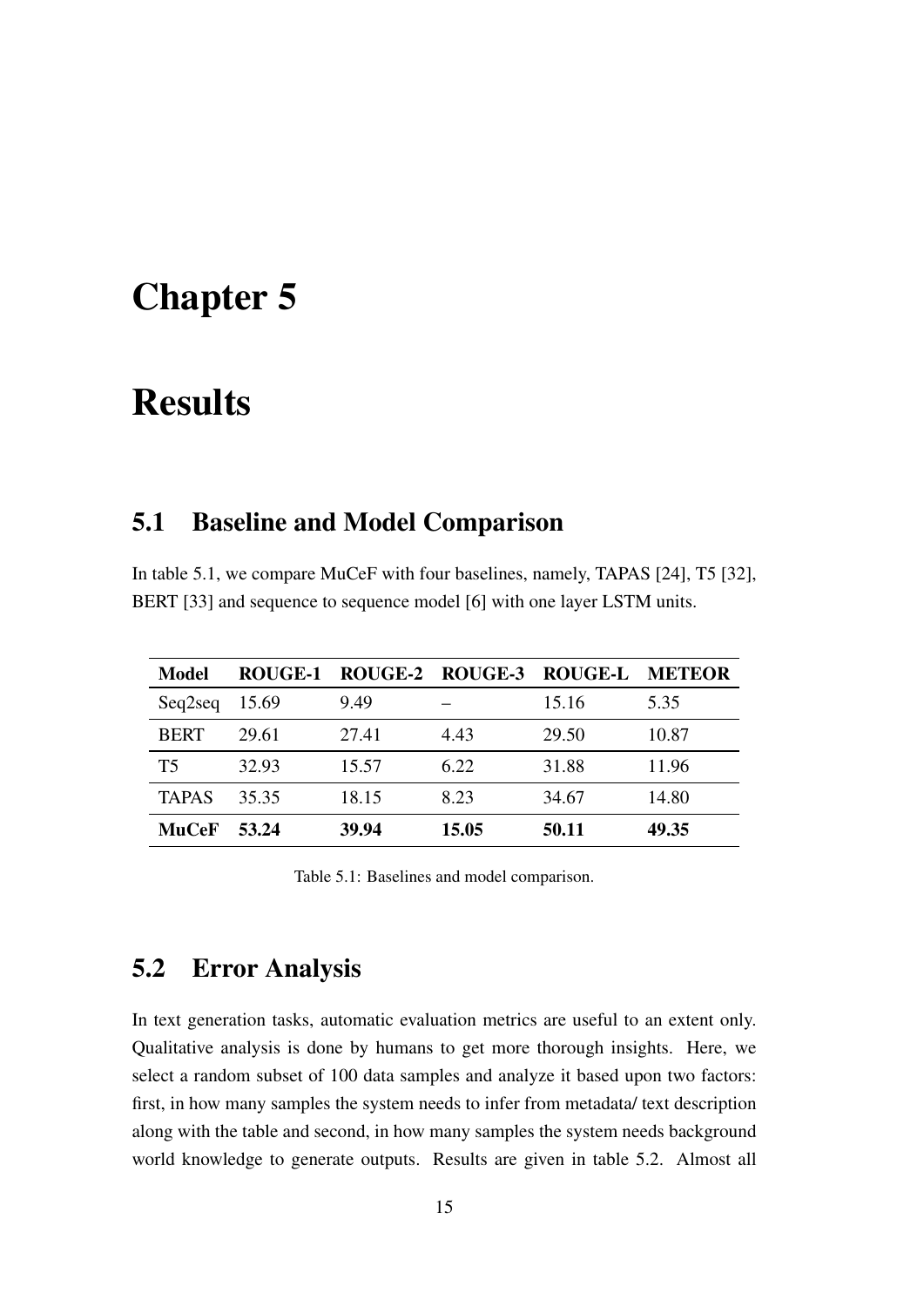<span id="page-22-0"></span>

| <b>Property</b>               | Value |
|-------------------------------|-------|
| Requires inference from       |       |
| metadata or text description  | 98%   |
| Requires background knowledge | 14%   |

Table 5.2: Analysis

data samples requires logical inference from all the three input modalities i.e. text description, metadata and the table. Around 14% of tables in the subset required general world knowledge to generate fluent text, for example, knowing proper sports terms to be used in the text or knowing full dates of historical events.

Error analysis carried out on the subset of 100 samples reveals the following problems in output values. First is that the system favours shorter text specially in case of named entities. For example, generated value is "Arthur III" while the expected value is "Arthur III the Justicier (Arzhur III)", generating "Strikeforce Challengers: Voe" instead of expected "Strikeforce Challengers: Voelker vs. Bowling III". Another kind of error is in alphanumerical values where again the system hallucinates the value or produce a closely related value. For example, generating "86xx" instead of "8681", generating "162A" instead of "ZAR162A10". Apart from that, some recurring text can be seen in output. A main advantage of MuCeF is that it produces exactly the number of sequences that are required unlike standard language models. Few output examples can be seen in table [5.3.](#page-22-1) Figure [5.1](#page-23-0) shows a data example in test set with ground truth compared to output generated by MuCeF and TAPAS.

<span id="page-22-1"></span>

| <b>Ground Truth</b>          | <b>MuCeF Output</b>        | <b>Best baseline Output</b>     |
|------------------------------|----------------------------|---------------------------------|
| Peter II the Simple (Pêr II) | Peter II the Simple        | Arthur III (Born: c.            |
| 1450–1457, Arthur            | $(Pêr II)$ 1450 - 1457     | 494 Died: 4                     |
| <b>III</b> the Justicier     | Arthur III the Justicier   | September 1831)                 |
| (Arzhur III) 1457-1458,      | (Arzhur III) $1457 - 1458$ |                                 |
| 26 December 1458             | 26 December 14 58          |                                 |
| Nantes aged 65               | Nantes aged 65             |                                 |
| <b>Best Actor</b>            | Best Act or                | Best Actor in the Silent Scream |
| Won                          | Won                        |                                 |
| Ralph J. Parker              | Ralph J. Parker            | Ralph J. Parker (inc.)          |
| 2016, Da Nang, Vietnam       | 2016, Da N ang, Vietnam    | 2016–16 (2012–2016)             |

Table 5.3: Comparing ground truth with output from MuCeF and the best baseline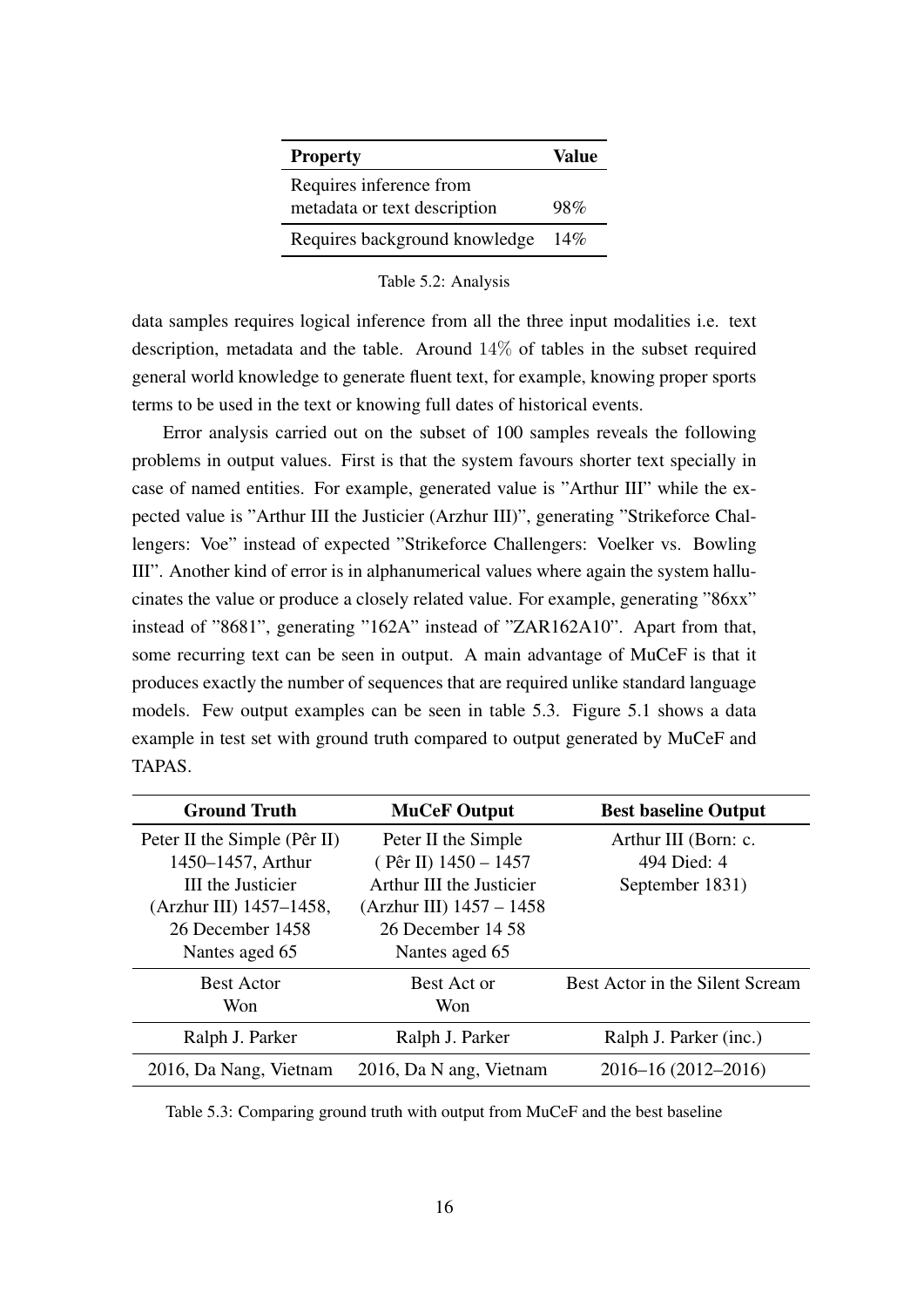#### <span id="page-23-0"></span>**David Storl**

|      | <b>Section Title:</b> Achievements<br><b>Table Section Text: None</b> |                         |                       |                         |              |
|------|-----------------------------------------------------------------------|-------------------------|-----------------------|-------------------------|--------------|
|      | <b>Year Competition</b>                                               | Venue                   | <b>Position Event</b> |                         | <b>Notes</b> |
|      | <b>Representing Germany</b>                                           |                         |                       |                         |              |
|      | 2007 World Youth Championships                                        | Ostrava, Czech Republic | 1st                   | Shot put (5 kg) 21.40 m |              |
|      | 2008 World Junior Championships                                       | Bydgoszcz, Poland       | 1st                   | Shot put (6 kg) 21.08 m |              |
| 2009 | European Junior Championships                                         | Novi Sad, Serbia        | 1st                   | Shot put (6 kg) 22.40 m |              |
|      | <b>World Championships</b>                                            | Berlin, Germany         | 27th(q)               | Shot put                | 19.19 m      |
| 2010 | World Indoor Championships                                            | Doha, Qatar             | 7th                   | Shot put                | 20.40 m      |
|      | European Championships                                                | Barcelona, Spain        | 4th                   | Shot put                | 20.57 m      |
|      | European Indoor Championships                                         | Paris, France           | 2nd                   | Shot put                | 20.75 m      |
|      |                                                                       | Ostrava, Czech Republic | 1st                   | Shot put                | 20.45 m      |
|      | <b>World Championships</b>                                            | Daegu, South Korea      | 1st                   | Shot put                | 21.78 m      |
|      | <b>DécaNation</b>                                                     | Nice, France            | 1st                   | Shot put                | 20.30 m      |
|      | World Indoor Championships                                            | Istanbul, Turkey        | 2nd                   | Shot put                | 21.88 m      |
|      | 2012 European Championships                                           | Helsinki, Finland       | 1st                   | Shot put                | 21.58 m      |
|      | <b>Olympic Games</b>                                                  | London, United Kingdom  | 2nd                   | Shot put                | 21.86 m      |
|      | 2013 World Championships                                              | Moscow, Russia          | 1st                   | Shot put                | 21.73 m      |

#### Sentence(s)

David Storl topped the podium at the 2011 European U23 Championships with a record of 20.45 m.

| <b>Ground Truth</b>           | <b>MuCeF</b>                  | <b>Top Baseline</b>             |
|-------------------------------|-------------------------------|---------------------------------|
| 2011                          | 2011                          | $2011 - 12$                     |
| European U23<br>Championships | European U23<br>Championships | (European U23<br>Championships) |

Fig. 5.1. Output Comparison between Ground Truth, MuCeF and TAPAS.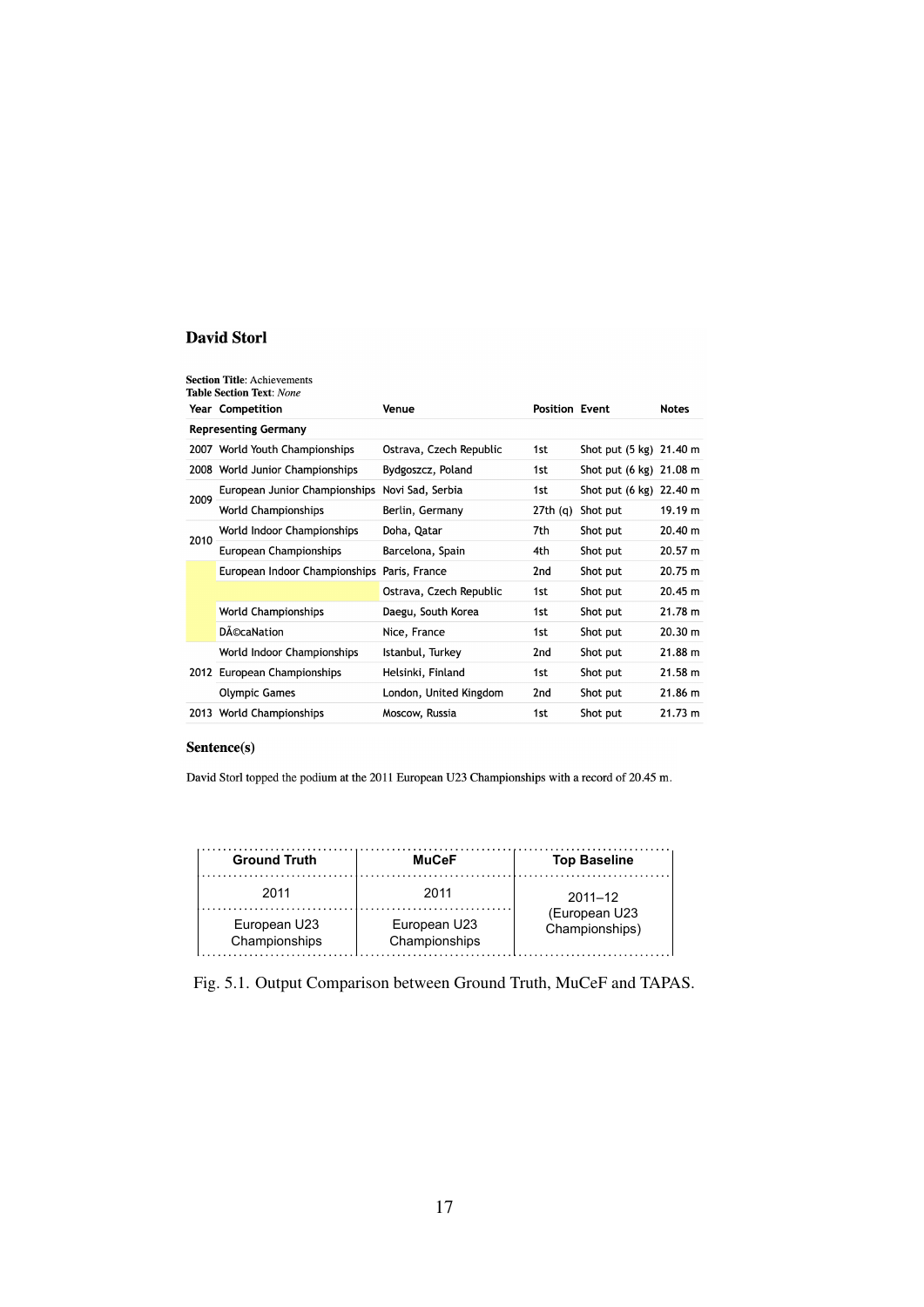## <span id="page-24-0"></span>Chapter 6

## Conclusion

In this paper, we present a sequence-to-multi-sequence learning approach which we experiment on a modified dataset from Wikipedia for the task of populating missing cell values in a partially filled table. As discussed, the system is flexible for all kind of domains such as audio and NLP as well as it is customizable for type of encoder/decoder the user may like to use. Main challenges in using the model are exposure bias due to teacher forcing method and increased space complexity due to increased length of encoder-decoder chain which can be addressed by changing to optimal number of decoders. Overall, we see an improvement of 15.44 ROUGE score and 34.54 METEOR score than the top baseline. The dataset and code for this work will be publicly released for further research.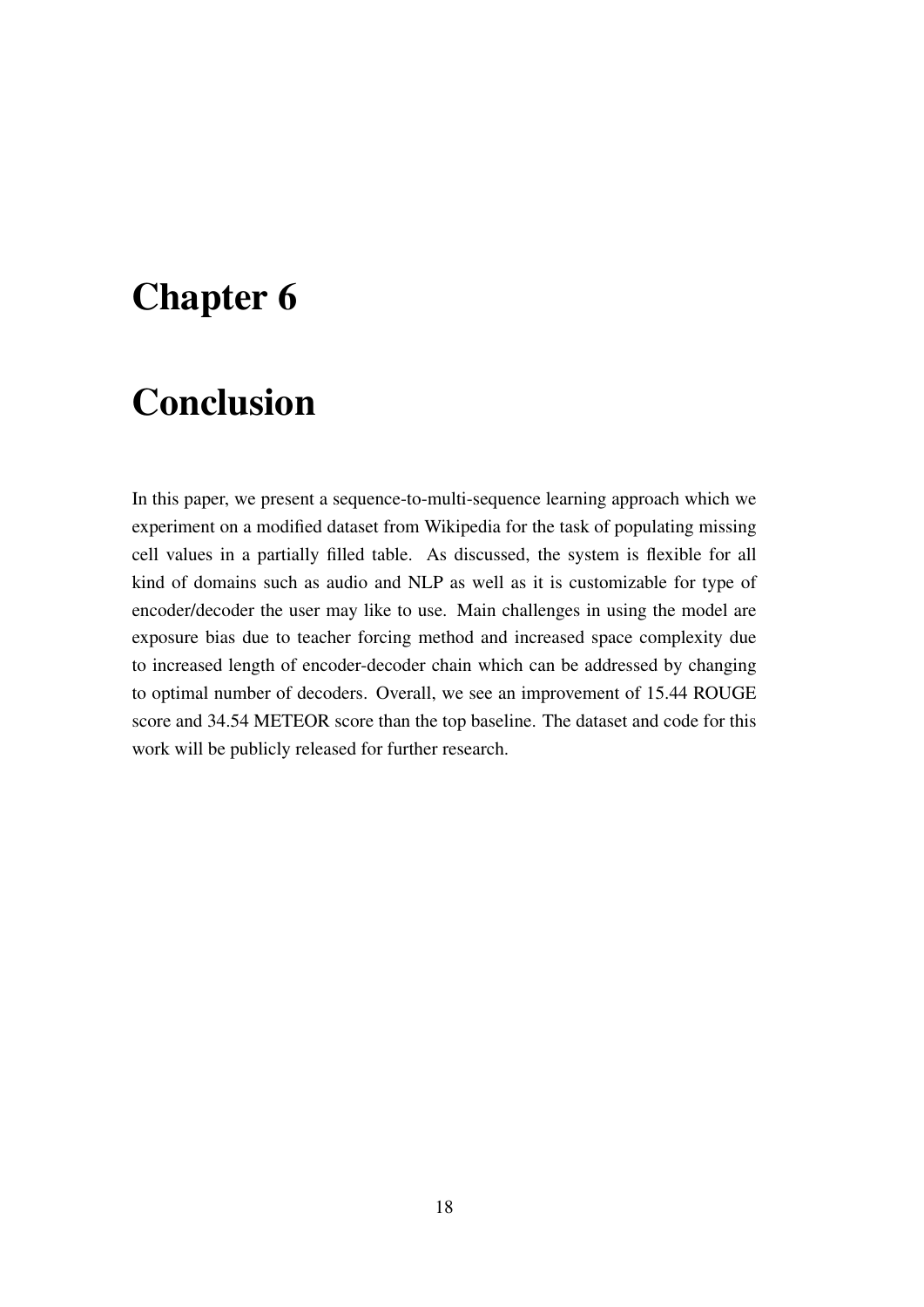## <span id="page-25-0"></span>Bibliography

- <span id="page-25-1"></span>[1] K. McKeown, *Text Generation*, ser. Studies in Natural Language Processing. Cambridge University Press, 1985.
- <span id="page-25-2"></span>[2] S. Wiseman, S. M. Shieber, and A. M. Rush, "Challenges in data-to-document generation," 2017.
- <span id="page-25-3"></span>[3] A. P. Parikh, X. Wang, S. Gehrmann, M. Faruqui, B. Dhingra, D. Yang, and D. Das, "Totto: A controlled table-to-text generation dataset," 2020.
- <span id="page-25-4"></span>[4] T. Liu, K. Wang, L. Sha, B. Chang, and Z. Sui, "Table-to-text generation by structure-aware seq2seq learning," *arXiv preprint arXiv:1711.09724*, 2017.
- <span id="page-25-5"></span>[5] K. Filippova, "Controlled hallucinations:learning to generate faithfully from noisy data," in *Findings of EMNLP 2020*, 2020.
- <span id="page-25-6"></span>[6] I. Sutskever, O. Vinyals, and Q. V. Le, "Sequence to sequence learning with neural networks," 2014.
- <span id="page-25-7"></span>[7] J. Shi, X. Chang, P. Guo, S. Watanabe, Y. Fujita, J. Xu, B. Xu, and L. Xie, "Sequence to multi-sequence learning via conditional chain mapping for mixture signals," 2020.
- <span id="page-25-8"></span>[8] M. Johnston, S. Bangalore, G. Vasireddy, A. Stent, P. Ehlen, M. Walker, S. Whittaker, and P. Maloor, "MATCH: An architecture for multimodal dialogue systems," in *Proceedings of the 40th Annual Meeting of the Association for Computational Linguistics*. Philadelphia, Pennsylvania, USA: Association for Computational Linguistics, Jul. 2002, pp. 376–383. [Online]. Available: <https://aclanthology.org/P02-1048>
- <span id="page-25-9"></span>[9] R. Kondadadi, B. Howald, and F. Schilder, "A statistical NLG framework for aggregated planning and realization," in *Proceedings of the 51st Annual Meeting of the Association for Computational Linguistics (Volume 1: Long Papers)*.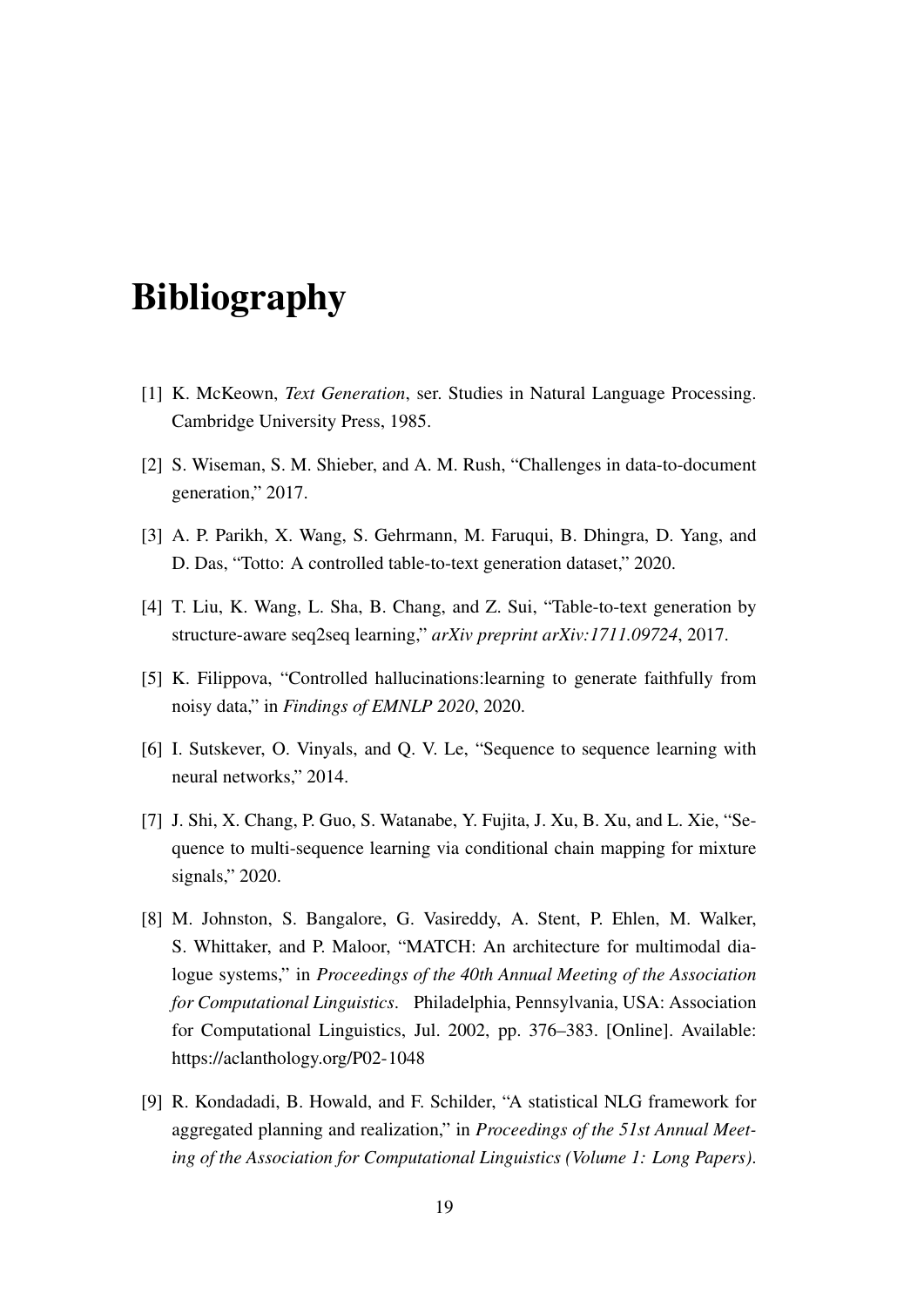Sofia, Bulgaria: Association for Computational Linguistics, Aug. 2013, pp. 1406–1415. [Online]. Available:<https://aclanthology.org/P13-1138>

- <span id="page-26-0"></span>[10] W. Lu, H. T. Ng, and W. S. Lee, "Natural language generation with tree conditional random fields," in *Proceedings of the 2009 Conference on Empirical Methods in Natural Language Processing*. Singapore: Association for Computational Linguistics, Aug. 2009, pp. 400–409. [Online]. Available: <https://aclanthology.org/D09-1042>
- <span id="page-26-1"></span>[11] A. Stent, R. Prasad, and M. Walker, "Trainable sentence planning for complex information presentation in spoken dialog systems," in *Proceedings of the 42nd Annual Meeting on Association for Computational Linguistics*, ser. ACL '04. USA: Association for Computational Linguistics, 2004, p. 79–es. [Online]. Available:<https://doi.org/10.3115/1218955.1218966>
- <span id="page-26-2"></span>[12] J. Gu, Z. Lu, H. Li, and V. O. Li, "Incorporating copying mechanism in sequence-to-sequence learning," in *Proceedings of the 54th Annual Meeting of the Association for Computational Linguistics (Volume 1: Long Papers)*. Berlin, Germany: Association for Computational Linguistics, Aug. 2016, pp. 1631–1640. [Online]. Available:<https://aclanthology.org/P16-1154>
- <span id="page-26-3"></span>[13] C. Rebuffel, L. Soulier, G. Scoutheeten, and P. Gallinari, "A hierarchical model for data-to-text generation," 2019.
- <span id="page-26-4"></span>[14] S. Choi, J. in Hwang, H. Noh, and Y. Lee, "May the force be with your copy mechanism: Enhanced supervised-copy method for natural language generation," 2021.
- <span id="page-26-5"></span>[15] W. Chen, Y. Su, X. Yan, and W. Y. Wang, "KGPT: Knowledge-grounded pretraining for data-to-text generation," in *Proceedings of the 2020 Conference on Empirical Methods in Natural Language Processing (EMNLP)*. Online: Association for Computational Linguistics, Nov. 2020, pp. 8635–8648. [Online]. Available:<https://aclanthology.org/2020.emnlp-main.697>
- <span id="page-26-6"></span>[16] L. F. R. Ribeiro, M. Schmitt, H. Schütze, and I. Gurevych, "Investigating pretrained language models for graph-to-text generation," 2021.
- <span id="page-26-7"></span>[17] J. Clive, K. Cao, and M. Rei, "Control prefixes for text generation," 2021.
- <span id="page-26-8"></span>[18] C. Gardent, A. Shimorina, S. Narayan, and L. Perez-Beltrachini, "Creating training corpora for NLG micro-planners," in *Proceedings of the 55th*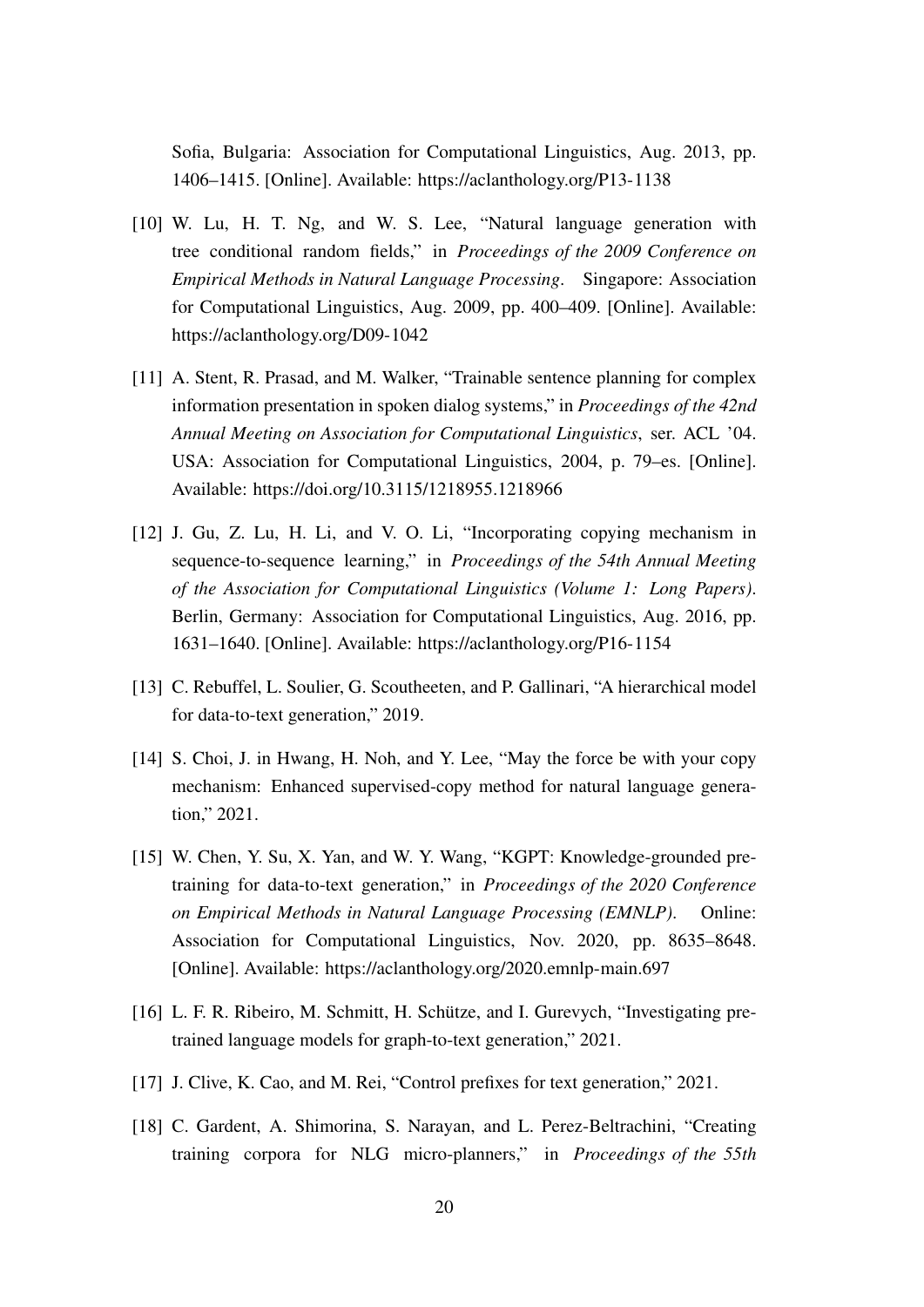*Annual Meeting of the Association for Computational Linguistics (Volume 1: Long Papers)*. Vancouver, Canada: Association for Computational Linguistics, Jul. 2017, pp. 179–188. [Online]. Available:<https://aclanthology.org/P17-1017>

- <span id="page-27-0"></span>[19] J. Novikova, O. Dušek, and V. Rieser, "The e2e dataset: New challenges for end-to-end generation," 2017.
- <span id="page-27-1"></span>[20] E. REITER and R. DALE, "Building applied natural language generation systems," *Natural Language Engineering*, vol. 3, no. 1, p. 57–87, 1997.
- <span id="page-27-2"></span>[21] L. Li, C. Ma, Y. Yue, and D. Hu, "Improving encoder by auxiliary supervision tasks for table-to-text generation," in *Proceedings of the 59th Annual Meeting of the Association for Computational Linguistics and the 11th International Joint Conference on Natural Language Processing (Volume 1: Long Papers)*. Online: Association for Computational Linguistics, Aug. 2021, pp. 5979–5989. [Online]. Available:<https://aclanthology.org/2021.acl-long.466>
- <span id="page-27-3"></span>[22] C. Gardent, A. Shimorina, S. Narayan, and L. Perez-Beltrachini, "The WebNLG challenge: Generating text from RDF data," in *Proceedings of the 10th International Conference on Natural Language Generation*. Santiago de Compostela, Spain: Association for Computational Linguistics, Sep. 2017, pp. 124–133. [Online]. Available:<https://aclanthology.org/W17-3518>
- <span id="page-27-4"></span>[23] P. Yin, G. Neubig, W.-t. Yih, and S. Riedel, "Tabert: Pretraining for joint understanding of textual and tabular data," 2020. [Online]. Available: <https://arxiv.org/abs/2005.08314>
- <span id="page-27-5"></span>[24] J. Herzig, P. K. Nowak, T. Müller, F. Piccinno, and J. M. Eisenschlos, "Tapas: Weakly supervised table parsing via pre-training," 2020.
- <span id="page-27-6"></span>[25] Q. Liu, B. Chen, J. Guo, M. Ziyadi, Z. Lin, W. Chen, and J.-G. Lou, "Tapex: Table pre-training via learning a neural sql executor," 2021. [Online]. Available:<https://arxiv.org/abs/2107.07653>
- <span id="page-27-7"></span>[26] M. Kale and A. Rastogi, "Text-to-text pre-training for data-to-text tasks," 2021.
- <span id="page-27-8"></span>[27] A. Moryossef, Y. Goldberg, and I. Dagan, "Step-by-step: Separating planning from realization in neural data-to-text generation," in *Proceedings of the 2019 Conference of the North American Chapter of the Association for Computational Linguistics: Human Language Technologies, Volume 1 (Long and Short Papers)*. Minneapolis, Minnesota: Association for Computational